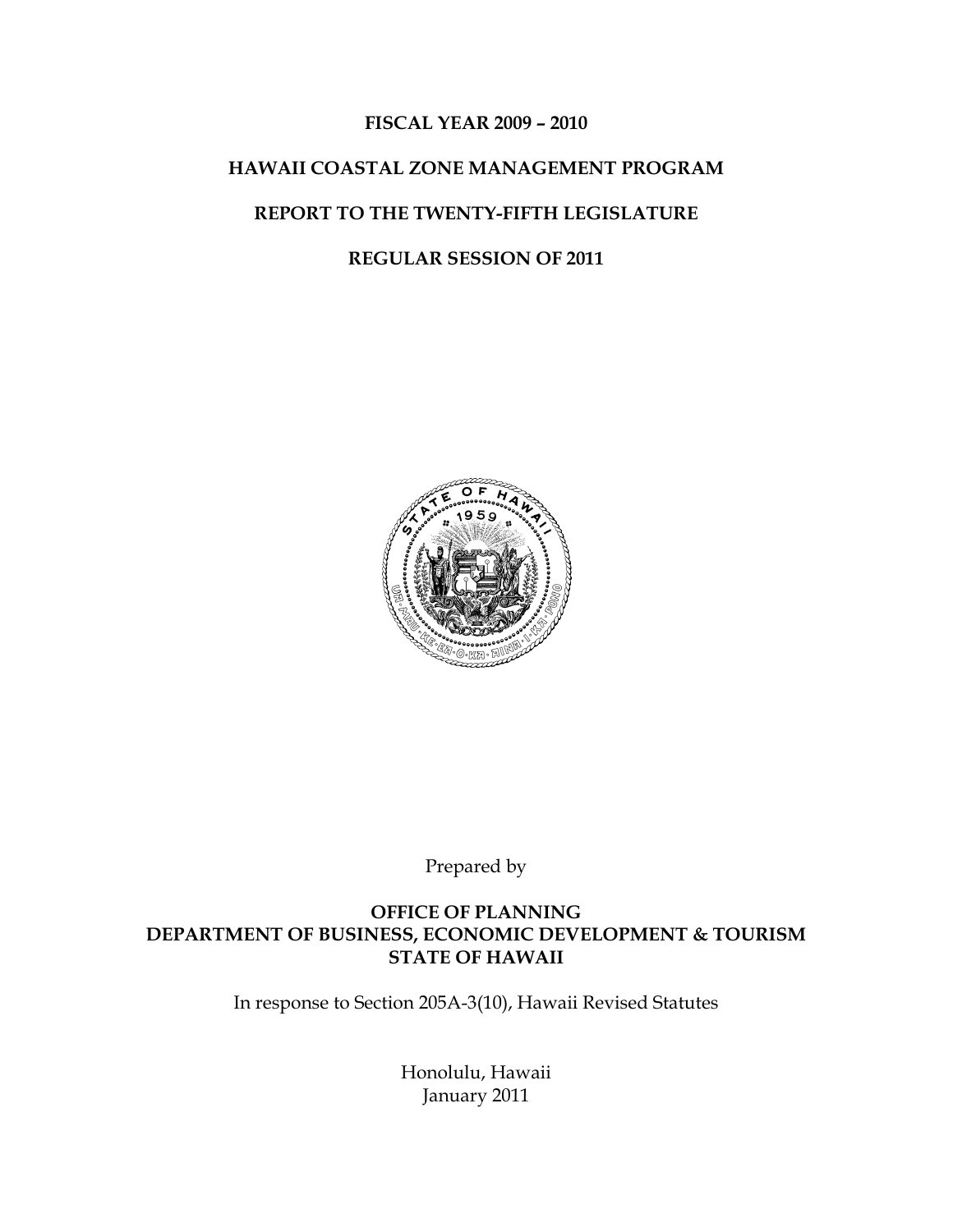| <b>TABLE OF CONTENTS</b> |                                                              |  |  |
|--------------------------|--------------------------------------------------------------|--|--|
| I.                       |                                                              |  |  |
| II.                      |                                                              |  |  |
| III.                     |                                                              |  |  |
|                          | A.                                                           |  |  |
|                          | <b>B.</b>                                                    |  |  |
|                          | C.                                                           |  |  |
|                          | D.                                                           |  |  |
| IV.                      |                                                              |  |  |
|                          | A.                                                           |  |  |
|                          | <b>B.</b>                                                    |  |  |
|                          | C.                                                           |  |  |
|                          | Coastal Nonpoint Pollution Control Program (CNPCP)  17<br>D. |  |  |
|                          | Ε.                                                           |  |  |
|                          | F.                                                           |  |  |
| V.                       |                                                              |  |  |
| VI.                      |                                                              |  |  |
| VII.                     |                                                              |  |  |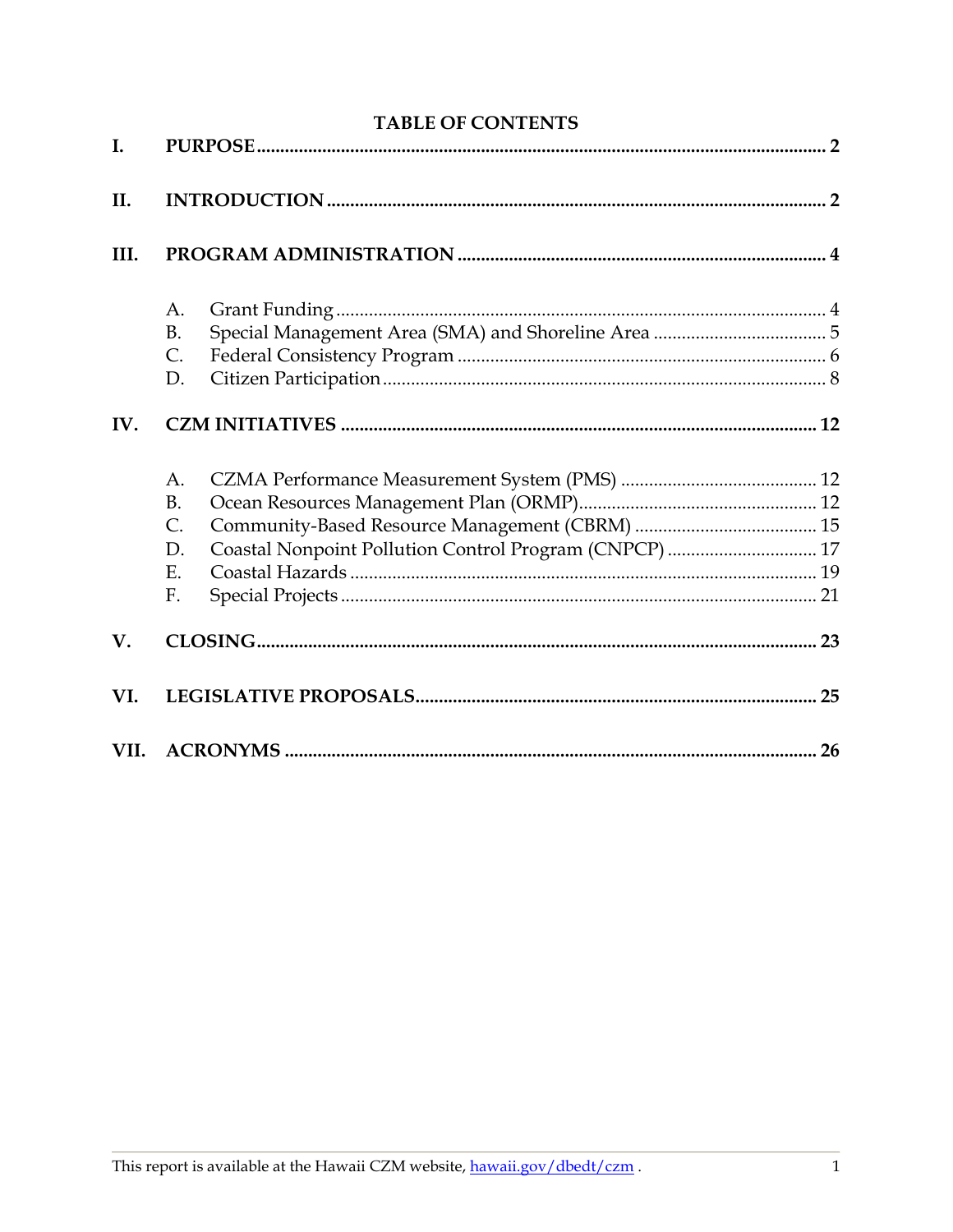#### **ANNUAL REPORT TO THE TWENTY-FIFTH LEGISLATURE HAWAII COASTAL ZONE MANAGEMENT PROGRAM REGULAR SESSION OF 2010**

### **I. PURPOSE**

<span id="page-2-0"></span>Section 205A-3(10), Hawaii Revised Statutes (HRS), requires the Office of Planning (OP) to prepare an annual report on the Hawaii Coastal Zone Management (CZM) Program and to submit this report to the Governor and Legislature. This report describes the Program's activities and accomplishments for the period July 1, 2009 to June 30, 2010. As a required document, the report represents a vehicle for informing the Legislature of programmatic accomplishments, issues, and needs. The report also provides the community with descriptions of programmatic activities.

### **II. INTRODUCTION**

<span id="page-2-1"></span>The genesis of coastal zone management was the 1969 Report of the Commission on Marine Science, Engineering and Resources, better known as the Stratton Commission. The report stressed that coastal areas were the backbone of the nation's economy, but were not managed properly. It also underscored the need for a national policy and management system highlighting the population shift to the coast which intensified competition for and conflict over resources, and coastal degradation resulting from multiple management regimes. Both trends are still in effect rendering a more pronounced need for CZM.

Recognizing the need to coordinate and regulate coastal resources with a common focus, Congress enacted the national CZM Act (CZMA) in 1972 to preserve, protect, develop, and restore or enhance the resources of the coastal zone. Congress determined that the state, rather than federal or local government, was in the best position to manage the coastal zone because the state exercises discretion in land use policies and holds claim to the waters and submerged lands in the territorial sea. The CZMA, designed to be voluntary and flexible, identifies the basic principles a program must contain, but leaves the substance to the states. Congress encouraged each state to participate in the national program by offering planning and implementation grants, and the privilege of administering the federal consistency review program.

In 1977, Hawaii's CZM Program was enacted as the State's policy umbrella for facilitating and assuring interrelated and comprehensive coastal resource management. The Program is the guiding perspective for, the design and implementation of allowable land and water uses and activities throughout the State.

The Hawaii CZM law, Section 205A, HRS, is the State's framework for assuring good resource management practices. Rather than duplicating or usurping the authorities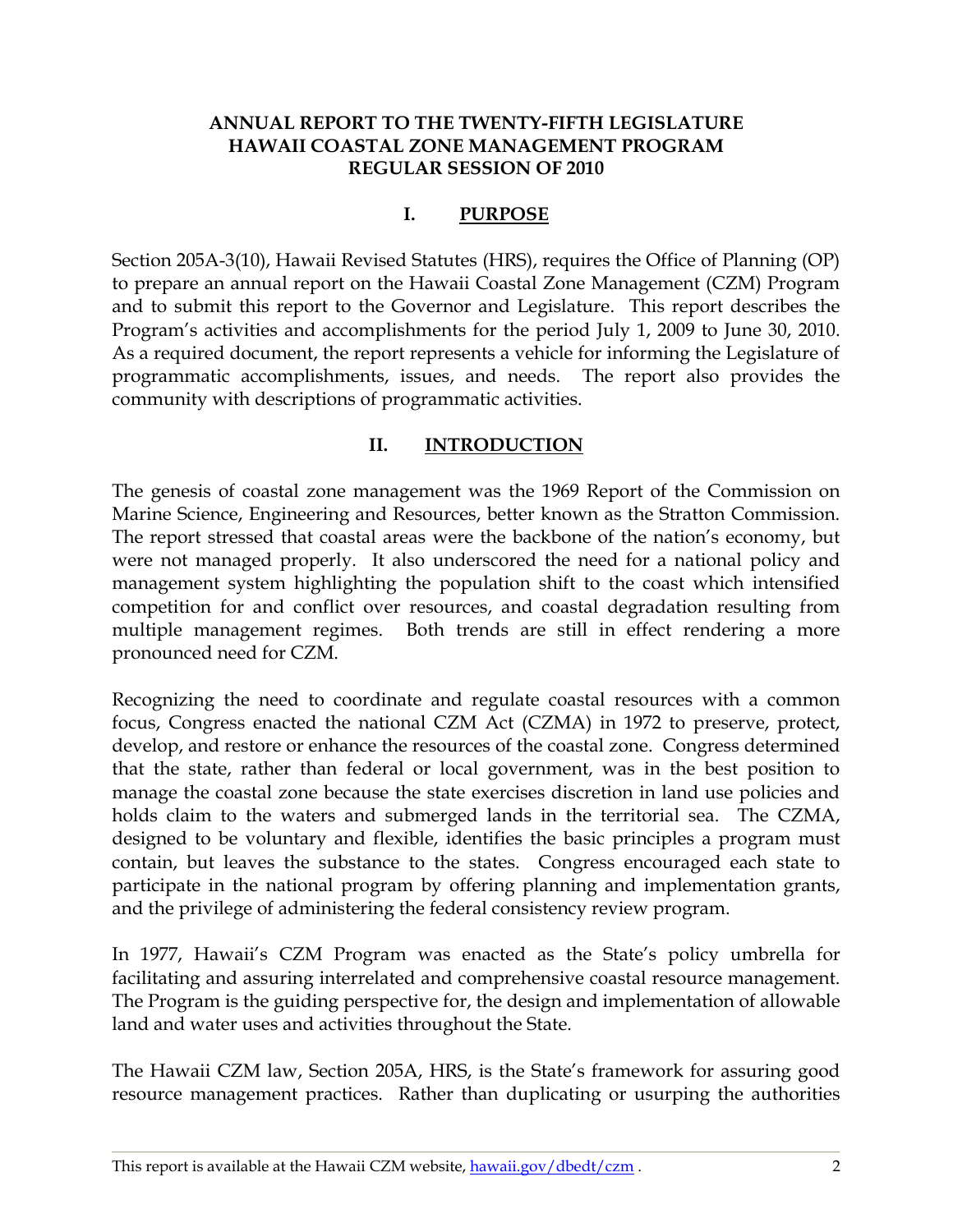and responsibilities of the State and County agencies, the Hawaii CZM law builds upon them to form a team or network. The Hawaii CZM Program network has working relationships with over 30 federal, State, and County agencies, as well as businesses, environmental organizations, educational institutions, non-profit organizations, special interest organizations, and the general public. To effectuate the network concept, the Hawaii CZM law requires legal and operational compliance. Within the scopes of their authorities, all State and County agencies must assure their statutes, ordinances, rules, and actions comply with the Hawaii CZM Program objectives and policies. In this way, the State and County agencies bound by the Hawaii CZM statute help carry out the multi-functional purposes and requirements of CZM.

The Hawaii CZM Program objectives, with their supporting policies, were established to guide planning and management of uses and activities toward a well-balanced coastal environment. The Program"s ten objectives and supporting policies (enumerated in Section 205A-2, HRS) deal with recreational resources, historic resources, scenic and open space resources, coastal ecosystems, economic uses, coastal hazards, managing development, public participation, beach protection, and marine resources.

Because there is no point of land more than 30 miles from the ocean, the entire State was designated as the CZM area. What occurs on land, even on the mountains, will impact and influence the quality of the coastal waters and marine resources. Seaward, the Hawaii CZM area extends to the limit of the State"s police power and management authority to include the territorial sea, a legal definition that is consistent with historic claims over the Hawaiian archipelagic waters based on ancient transportation routes. Given the inclusiveness of the coastal zone, there are many complex issues and challenges.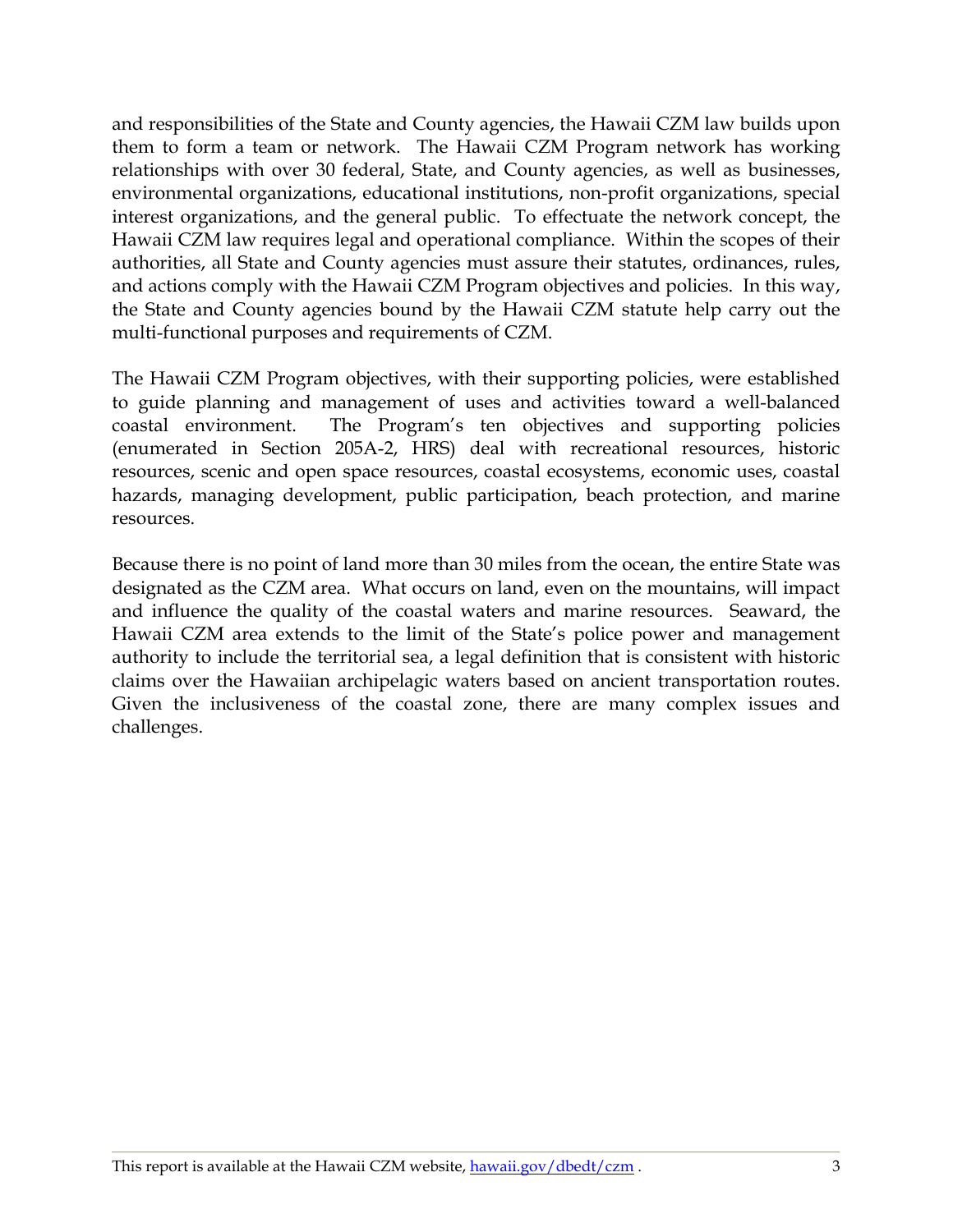#### **III. PROGRAM ADMINISTRATION**

<span id="page-4-0"></span>Section 205A-1, HRS, designated the Office of Planning (OP) as the lead agency to oversee the overall administration of the Hawaii CZM Program. OP"s primary responsibility is to monitor and assure agencies' actions are in compliance with the Program objectives and policies. Under Section 205A-3, HRS, OP is also responsible for the following ongoing tasks: receipt and disbursement of Program funds, support and assistance to networked agencies, federal consistency review, monitoring and enforcement of actions for consistency and compliance, public participation, preparation and issuance of guidelines and reports, coordinating the implementation of the Ocean Resources Management Plan (ORMP), and others.

The Hawaii CZM Program carries out a number of broad-based administrative tasks that are consistent with its objectives and policies. Grant administration is a key work task since federal CZM funds underwrite most State and County Hawaii CZM Program personnel costs. The Program monitors proposals for Congressional and State legislative consideration that potentially impact its program and initiatives. At the same time, the Program coordinates responses to legislative proposals with affected State and County agencies. Routinely, the Program reviews and analyzes bills and prepares testimonies on them.

Guidance and policy documents are developed for various Program-related interests, such as interpretation of the Hawaii CZM Program law, submarine cable landings, marina development, public access, and others. In addition to coordination with and training sessions for County personnel on the Hawaii CZM Program and the Special Management Area (SMA) permit system, the Program periodically responds to requests for policy and legal interpretations of Hawaii CZM Program provisions.

## **A. Grant Funding**

<span id="page-4-1"></span>OP receives federal and State funds for the Hawaii CZM Program. The funds are dispersed annually through federal CZM cooperative agreement awards from the National Oceanic and Atmospheric Administration (NOAA) for basic program administration, program enhancement, and implementation of approved polluted runoff management measures.

**Section 306 Program Administration:** Section 306 grant funds underwrite most Hawaii CZM Program administration costs. They require a one-to-one non-federal match. The funds support State and County Program personnel and important projects. A limited amount of State funds to help match the federal funds is provided in the State budget. However, due to the significant reductions in State funds, Hawaii requires the use of other non-federal funds and services-in-kind to meet the match requirement. The decline in State matching funds has been raised as a concern by the Federal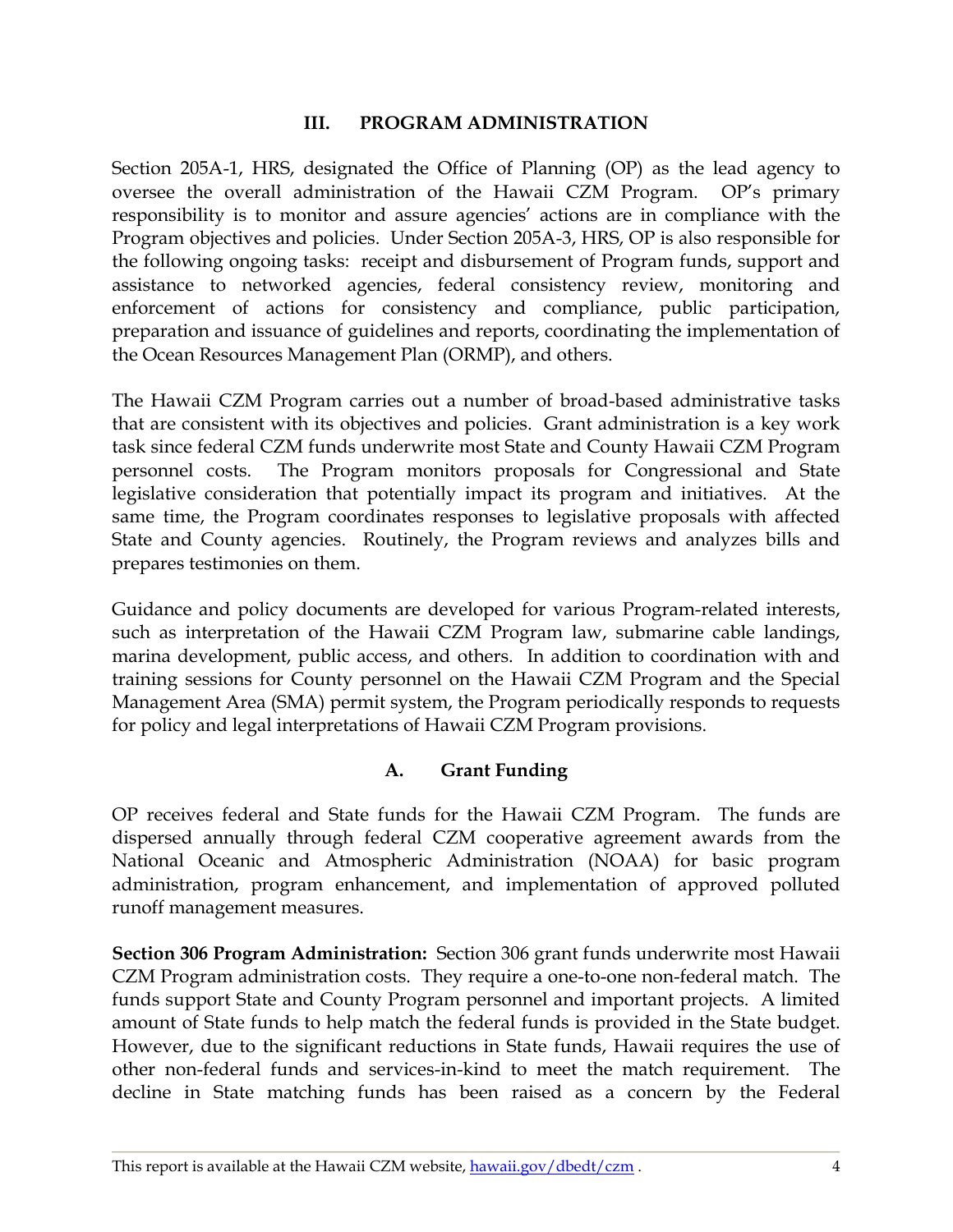government. The State"s reliance on federal funds for State civil service positions is a major federal concern because it detracts from using federal CZM funds for priority Program-related projects.

**Section 309 Coastal Zone Enhancement Grant Program:** Section 309 enhancement grants program encourages states to develop program changes in one or more of the nine designated coastal zone enhancement areas to achieve certain national objectives. The enhancement areas include wetlands, public access, coastal hazards, cumulative and secondary impacts, energy and government facility siting, marine debris, ocean resources, special management planning, and aquaculture. Although Section 309 funds do not require a State match, they must be used for activities that enhance specified CZMA objectives which result in a measurable program change (i.e., rules, laws, etc.).

A State-prepared five-year assessment and strategy in effect July 2006 to June 2011, determine how the grant funds will be allocated. The funds will underwrite priority enhancement area projects related to coastal hazards, ORMP implementation and update projects, and cumulative and secondary impacts.

**Section 310 Technical Assistance for the Coastal Nonpoint Pollution Control Program (CNPCP) Implementation:** The Section 310 program provides financial support for the implementation of federally-approved management measures of the State's CNPCP.

## <span id="page-5-0"></span>**B. Special Management Area (SMA) and Shoreline Area**

The Hawaii CZM Program is responsible for monitoring and enforcing State and County SMA. Under Part II and III of Chapter 205A, HRS, the Counties administer the SMA permit and shoreline setback variance (SSV) approval systems. Development in the SMA requires a permit from the County authority, except in a Community Development District (CDD) where the SMA Use Approval is administered by OP (Kakaako in urban Honolulu and Kalaeloa in West Oahu). The SMA permit or Use Approval is a management tool to assure that development in geographically designated SMAs are designed and carried out in compliance with the Program objectives and policies and SMA Guidance.

During this reporting period, OP conditionally approved ten SMA minor and two SMA permits. An SMA permit was approved for repairs and improvement in Kakaako Waterfront Park. The other SMA permit was for proposed parking and gravel-capping at the Kakaako Makai area. Requests for a contested case hearing for the proposed parking area have been denied due to lack of constitutional interest. OP determined that the petitioners did not have a constitutional interest for which a hearing is required.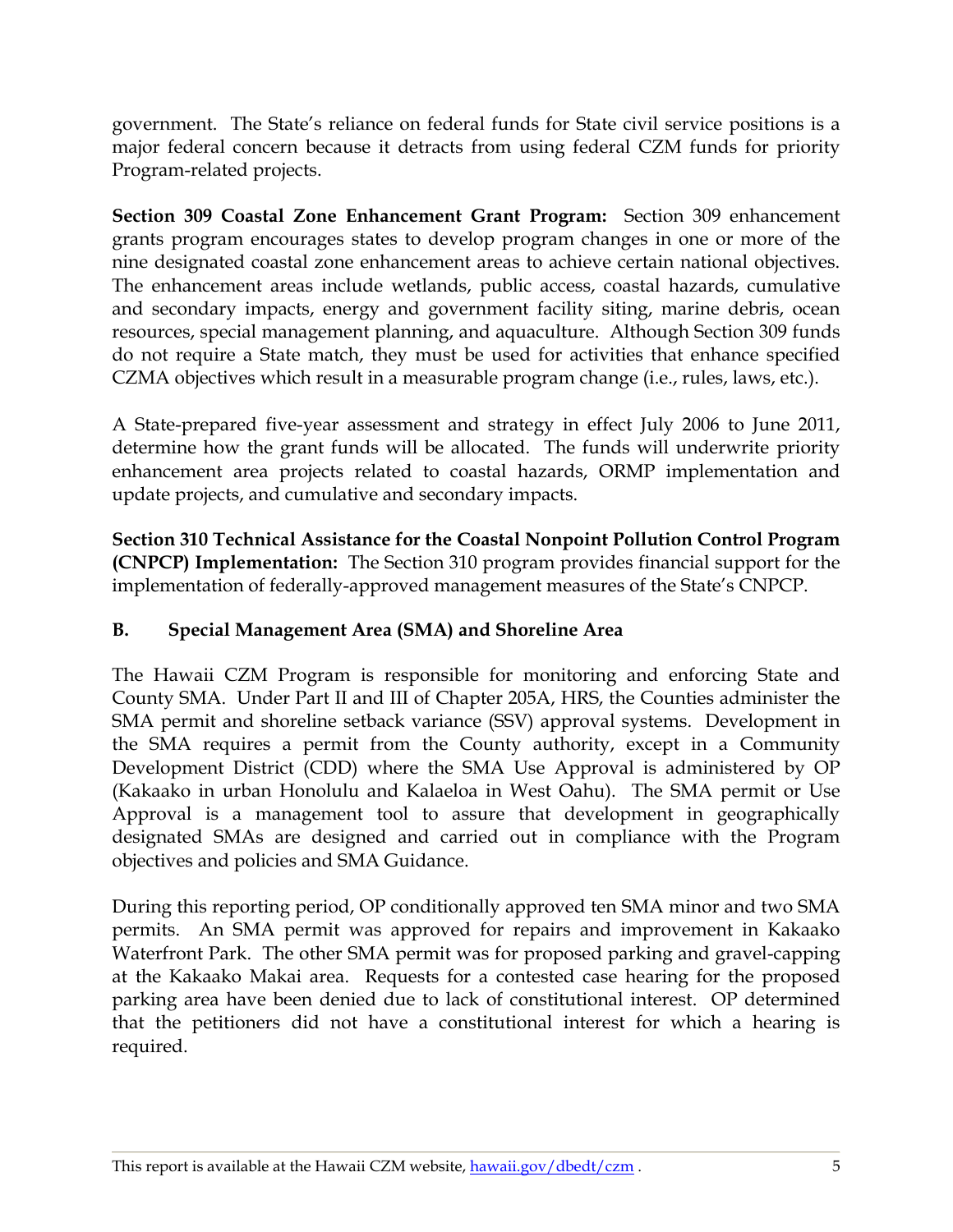The Program monitors the Office of Environmental Quality Control's bimonthly bulletin, *The Environmental Notice*, for all State and County shoreline development permits, and reviews applications and proposals to ensure the network agencies consider the Program objectives and policies in their reviews.

Partnerships with the Counties and network agencies continue to be strengthened through coordination and collaboration in coastal and ocean planning and management activities. A CZM staff member has been designated as the statewide SMA program coordinator. The coordinator is dedicated to overseeing SMA matters by serving as the liaison to the Counties and communicating with the public. Site visits are undertaken periodically to validate reports and better understand critical Program issues.

The Program continues to increase the awareness of the SMA permit process by providing the SMA training sessions and encouraging public participation. In December 2009, the Hawaii CZM program conducted a joint training session for the Hawaii Leeward and Windward Planning Commissions. The Hawaii CZM Program continues to work with the county planning departments to ensure that SMA permit conditions relating to county general plan and zoning also have clear nexus to the CZM objectives and policies.

During this reporting period, a meeting was held with County Planning Directors. The meeting agenda included discussions on major and minor SMA permit applications and exemption determinations, monitoring and enforcement implementation, and rule provisions for contested case hearings.

There have been numerous community complaints that human-induced vegetation is blocking public access along the shoreline. Kahala Beach was selected as the reference for illustrative purposes in response to emerging complaints of human-induced overgrowth of vegetation along the shorelines throughout the State. As a result of collective efforts between the CZM network agencies and local communities, House Bill HB1808 became a law (Session Laws of Hawaii 2010, Act 160) on June 2, 2010. This new law requires the Department of Land and Natural Resources to maintain beach transit corridors by prohibiting landowners' human-induced vegetation that interferes with public access, and authorizes the department to issue notice to landowners, and take any action authorized under Section 183C-7, HRS, as necessary.

## <span id="page-6-0"></span>**C. Federal Consistency Program**

The CZMA requires federal agencies to conduct their planning, management, development, and regulatory activities in a manner consistent with federally-approved state CZM programs. The informational and procedural requirements for CZM federal consistency reviews are prescribed by federal regulations.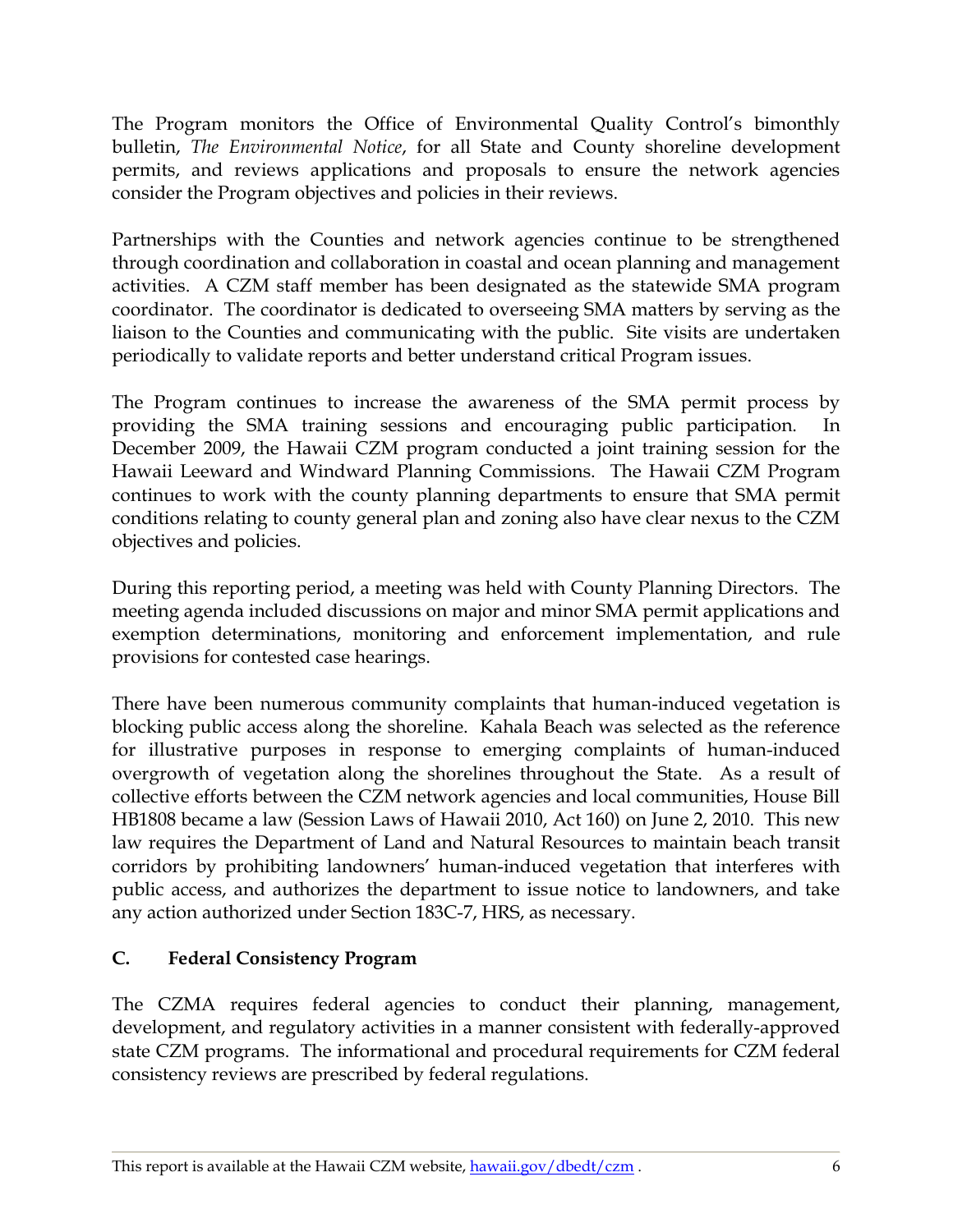Because there is a significant federal presence in Hawaii, federal consistency is a valuable State management tool. Federal planning, regulatory, and construction activities have direct and significant effects on land and water environments statewide. The range of federal activities and permits reviewed is extensive and includes harbor projects, beach nourishment projects, military facilities and training exercises, fisheries management plans and regulations, open ocean aquaculture, and dredge and fill operations. In addition, projects funded by certain federal grant programs are reviewed for potential impacts to CZM resources and uses. Public notices for all federal consistency reviews are published in the Office of Environmental Quality Control publication *The Environmental Notice*.

The following are noteworthy examples of federal consistency activities:

1. Navy De Minimis Activities List

In a cooperative effort with the CZM Program, the Navy updated and expanded its list of de minimis activities that can be excluded from federal consistency review because the activities, with corresponding mitigation measures, are expected to have negligible coastal effects. Existing categories were amended to broaden eligible activities, new categories were added, and the coverage areas were expanded to include Marine Corps Base Hawaii at Kaneohe Bay and Camp Smith. The Navy"s de minimis list significantly streamlines the federal consistency process for both the Navy and the Hawaii CZM Program.

- 2. Heeia Watershed Restoration Workshop, Kaneohe, Oahu Kakoo Oiwi, a non-profit organization, is proposing to restore the 420 acre Heeia Wetland, located in Kaneohe, Oahu, into productive organic taro fields for research, education, biological resiliency and cultural purposes. The Hawaii CZM Program participated in the Heeia Watershed Restoration Workshop, hosted by The Nature Conservancy and Kakoo Oiwi, to inform the project stakeholders about the regulatory requirements and procedures that would apply to the project. CZM staff gave a presentation on the federal consistency process and requirements. In addition to the CZM Program, various State and federal agencies made presentations on their regulatory programs.
- 3. Pacific Missile Range Facility (PMRF) Intercept Test Support Facility, Kauai The Navy proposed to update the capabilities of PMRF to support future tests of missile intercept technologies. The proposal includes the construction and modification of PMRF facilities to test new land-based interceptor systems, such as the Aegis Ashore Missile Defense program, and the enhancement of current intercept test capabilities at PMRF. Additional land-launched systems would be placed at PMRF, including the installation of missile launchers, radars, and support facilities.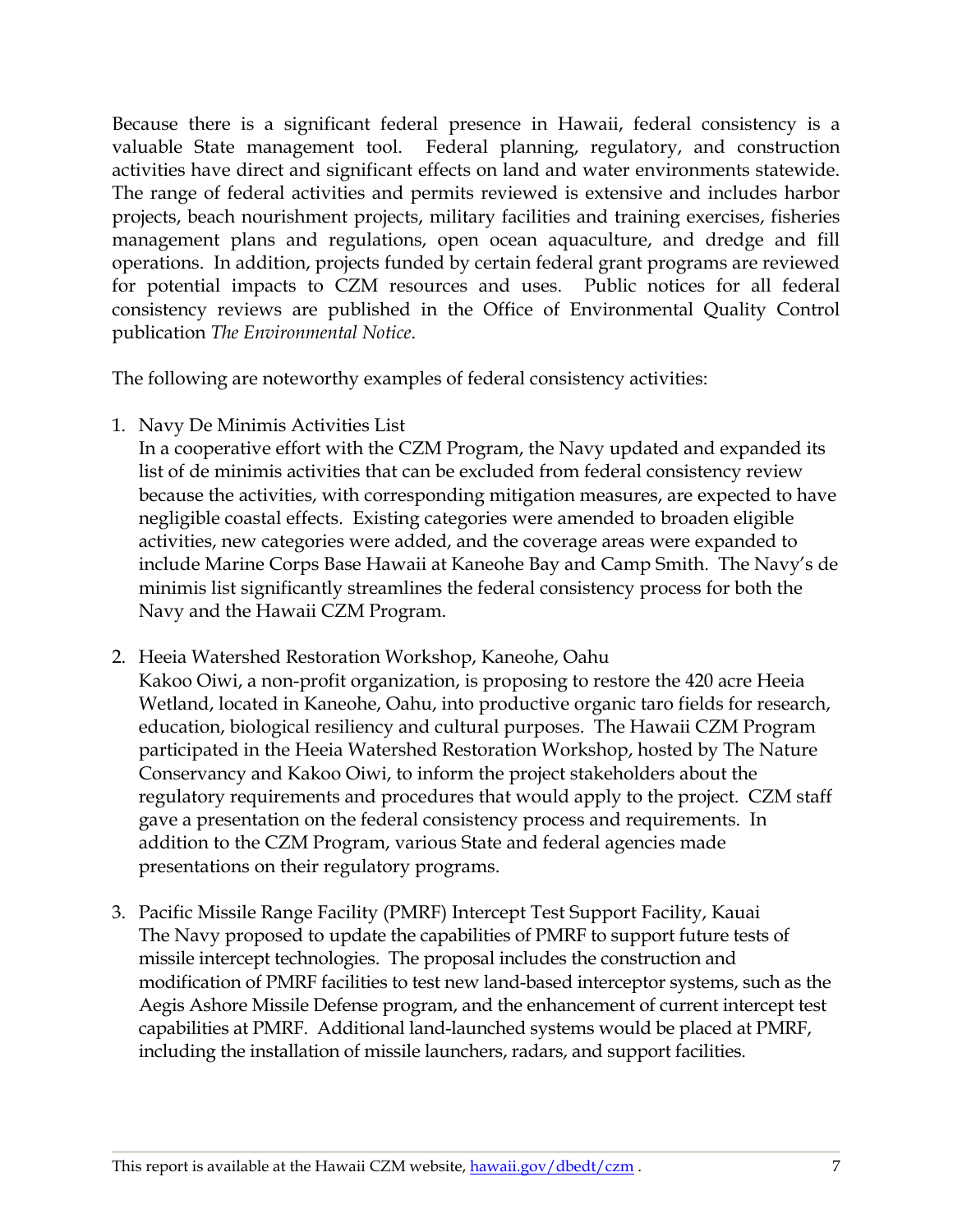- 4. Kaula Island Seabird Monitoring Plan, County of Kauai The Navy submitted the Kaula Island Seabird Monitoring Plan in fulfillment of conditions set by previous federal consistency reviews for the Navy"s use of Kaula Islet as a target for training exercises. The monitoring plan was required by the Hawaii CZM Program to assess the impact of firearms and bombing exercises.
- 5. Federal Highway Administration (FHWA) Exemptions

The Hawaii CZM Program established federal consistency review exemptions for FHWA funded activities, which were previously approved by the federal Office of Ocean and Coastal Resource Management in 2004. The exemptions are based on broad categories of activities. Therefore, to streamline the review process for this source of federal funds, we issued a clarification letter to the FHWA identifying specific types of activities that are exempt from federal consistency review requirements.

- 6. Federal Consistency Workshop, Honolulu CZM staff assisted with the federal Office of Ocean and Coastal Resource Management Federal Consistency Workshop in Honolulu on March 16, 2010. The workshop was attended by representatives of State and federal agencies.
- 7. Pre-Application Consultations

Efforts to encourage and increase pre-application consultations for federal consistency reviews are ongoing. Pre-application consultations help to identify potential concerns and informational requirements early in the process. This allows time for proposals to be modified, if necessary, to ensure consistency with CZM enforceable policies. Both the applicant and the CZM program benefit from early consultation because reviews encounter fewer problems, are more predictable, and are often completed faster. During the report period 88 consultations were conducted.

8. Resource and Regulatory Agency Coordination

The Hawaii CZM Program continued to coordinate and meet with resource and regulatory agencies at the federal, state and county level of governments on federal consistency reviews. Agency coordination is a regular and important part of our federal consistency program. For example, the CZM Program is a participating member on the U.S. Army Corps of Engineers Interagency Review Team for the Corps" In-Lieu Fee Program and U.S. Navy Integrated Natural Resources Management Plans working group.

## <span id="page-8-0"></span>**D. Citizen Participation**

Public participation and outreach is an ongoing Hawaii CZM Program activity. Participation in numerous organizations, events, and conferences continue to educate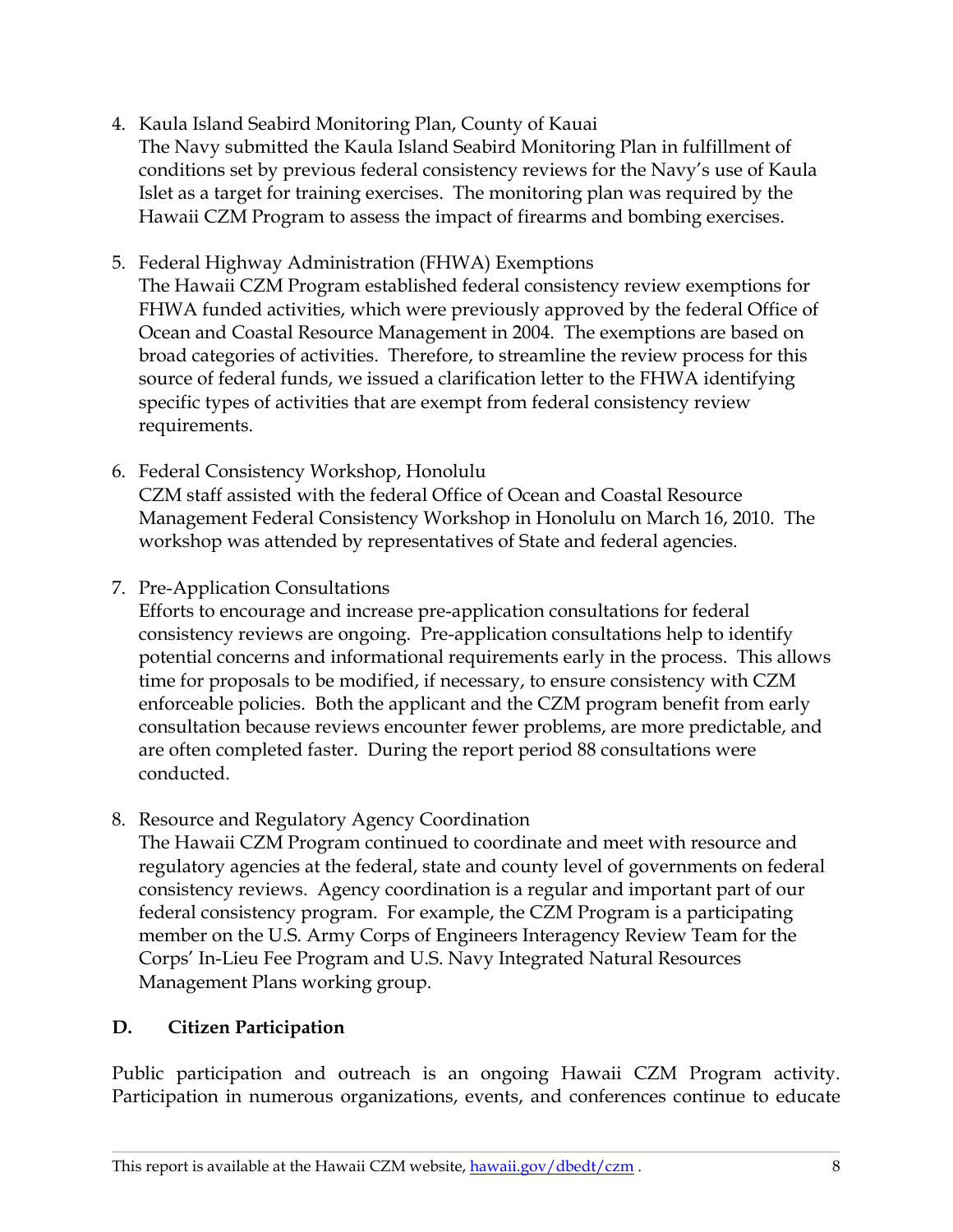others of the Program"s perspective about public involvement in integrated ocean and coastal resource management. Citizen involvement is important because stewardship is essentially a community function, and success in resource planning and management is enhanced with community partnerships.

**Hawaii CZM Program Website:** The Hawaii CZM Program website [\(hawaii.gov/dbedt/czm\)](http://hawaii.gov/dbedt/czm/) was redesigned and reorganized to be more consistent and user-friendly. The site also works well on most hand held internet terminals such as the iPhone, Treo, Blackberry, and various cell phones. The site is continually updated and provides important information and resources about the Hawaii CZM Program initiatives and projects.

**Sponsorship and Participation:** The Hawaii CZM Program funds the annual "Get the Drift and Bag It!" cleanup event. The event is part of the Ocean Conservancy's International Coastal Cleanup and is held worldwide on the third Saturday of each September. The project attracts hundreds of volunteers statewide and removes thousands of pounds of trash from the shoreline areas. Tabulated data are displayed on the Ocean Conservancy website [\(www.oceanconservancy.org\)](http://www.oceanconservancy.org/).

The Hawaii CZM Program funded the printing of *My Hawaii Story Project 2010*, a collection of stories and poems written by Hawaii middle school students. The project supports the ORMP Perspective 3 on promoting collaboration and stewardship by developing education and outreach programs to educate residents and visitors on natural and cultural resource values, regulations, and best practices.

The Hawaii CZM Program also funded the re-printing of the "Homeowner"s Handbook to Prepare for Natural Hazards", a publication by the University of Hawaii Sea Grant College Program, in preparation for the start of this year"s hurricane season. There has been steady and strong interest in the book since the first printing in 2007, and the interest continues today, partly driven by the recent natural hazards locally, and in the United States and worldwide. For example, the recent near misses in Hawaii, such as Hurricane Felicia, which hit the Hawaiian Islands as a Tropical Depression in 2009, and the tsunami warning on February 28<sup>th</sup>, 2010, have raised interest in being prepared. The book has had 3 print runs with over 30,000 copies distributed. In addition, WalMart has printed their own copies and is selling at their costs. A version of this book is now being developed for Mississippi, Alabama and Florida.

Outreach, education, and presentations on the Hawaii CZM Program and its initiatives were presented to a wide variety of audiences at various events, some of which include:

- Marine and Coastal Zone Advocacy Council
- NOAA's West Coast Program Managers' Meeting
- The Nature Conservancy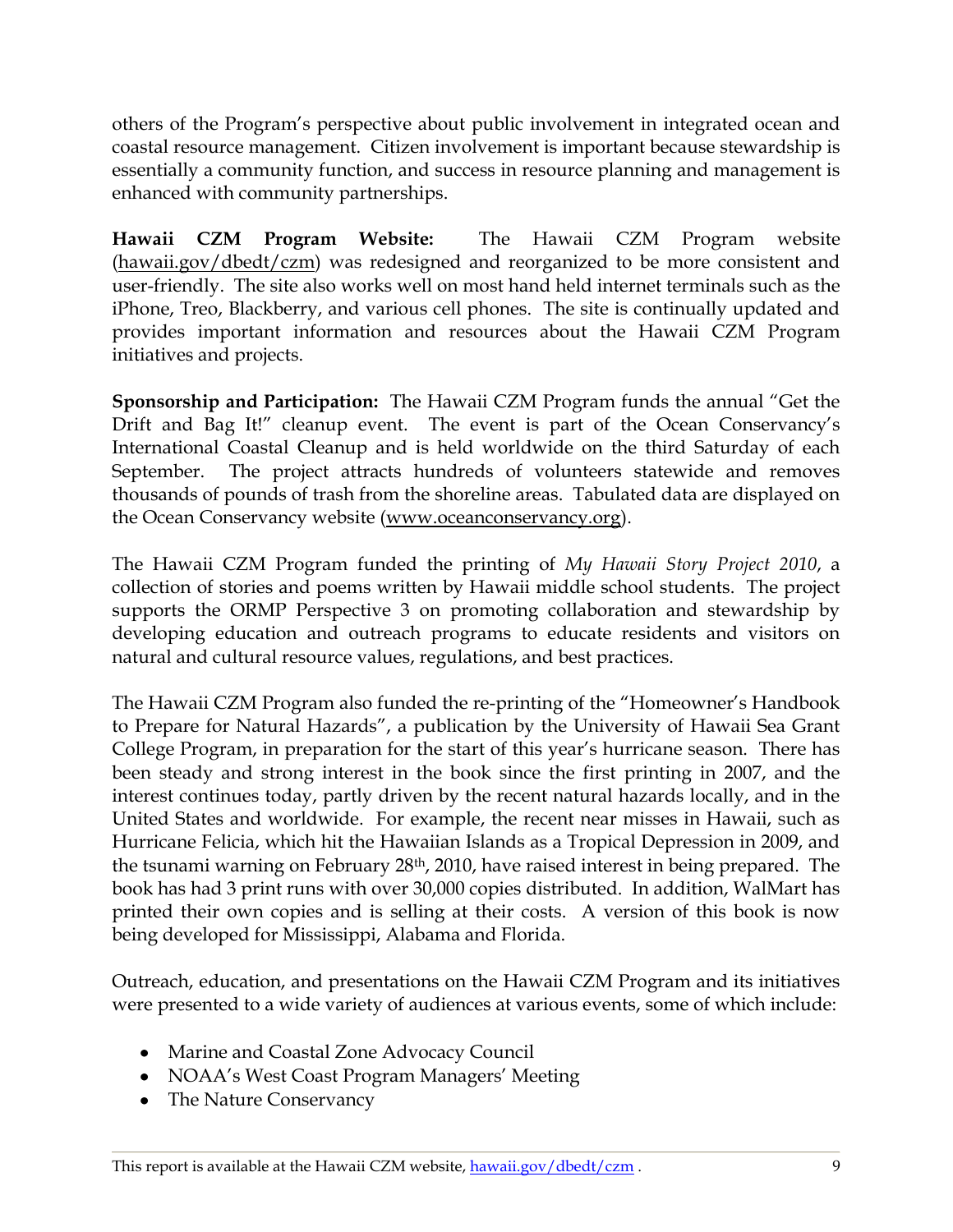- 2009 Hawaii Conservation Conference
- Graduate courses at University of Hawaii

**Marine and Coastal Zone Advocacy Council (MACZAC):** Section 205A-3(6), HRS, established a formal public participation component in the Program. To further this aim, MACZAC was established as a public advisory body to identify coastal management problems and to provide policy advice and assistance to the Hawaii CZM Program and OP.

Mandated under Section 205A-3(5), HRS, MACZAC is to work toward implementing an integrated and comprehensive management system for marine and coastal zone resources. MACZAC is tasked with supporting OP by providing advice regarding marine and coastal zone management planning, coordination, and facilitation of functions of the Program. MACZAC is statutorily charged with the following functions: evaluating the CZM Program, including activity of the network agencies, and making recommendations for improvements; advocating for the Hawaii CZM Program to the public and the executive and legislative branches of government; and advocating, providing for, and acting upon citizen input.

MACZAC is composed entirely of community members recruited from each of the main Hawaiian Islands. Members have diverse backgrounds in business, environment, native Hawaiian cultural practices, terrestrial and marine commerce, recreation, research, and tourism. The members (maximum of twelve members) serve as volunteers, and provide both broad subject matter representation as well as statewide distribution. MACZAC activities are coordinated by a project administrative assistant.

MACZAC hold meetings quarterly, while its investigative working groups meet more often, as needed. Typically, three to four meetings are held on Oahu each year, while one to two meetings are held on another Island. Conference attendance and site visits are often incorporated into the neighbor island meetings. During the current reporting period, MACZAC held meetings on August 7, 2009 (Honolulu, Oahu), September 25, 2009 (Waikiki, Honolulu, Oahu), December 3, 2009 (Lanai City, Lanai), February 24, 2010 (Honolulu, Oahu), and April 26, 2010 (Honolulu, Oahu). As MACZAC activities are governed by the State"s Sunshine Law codified at Chapter 92, HRS, MACZAC meetings are open to the public and follow the publicly noticed agenda. Members of the general public along with employees of nongovernment (NGO) and government agencies regularly attend MACZAC"s meetings, and are provided the opportunity for public comment. MACZAC"s meeting agendas and meeting minutes are posted on the MACZAC page of the CZM Program"s website [\(http://hawaii.gov/dbedt/czm/maczac/maczac.php\)](http://hawaii.gov/dbedt/czm/maczac/maczac.php), as well as widely distributed in electronic and hardcopy form.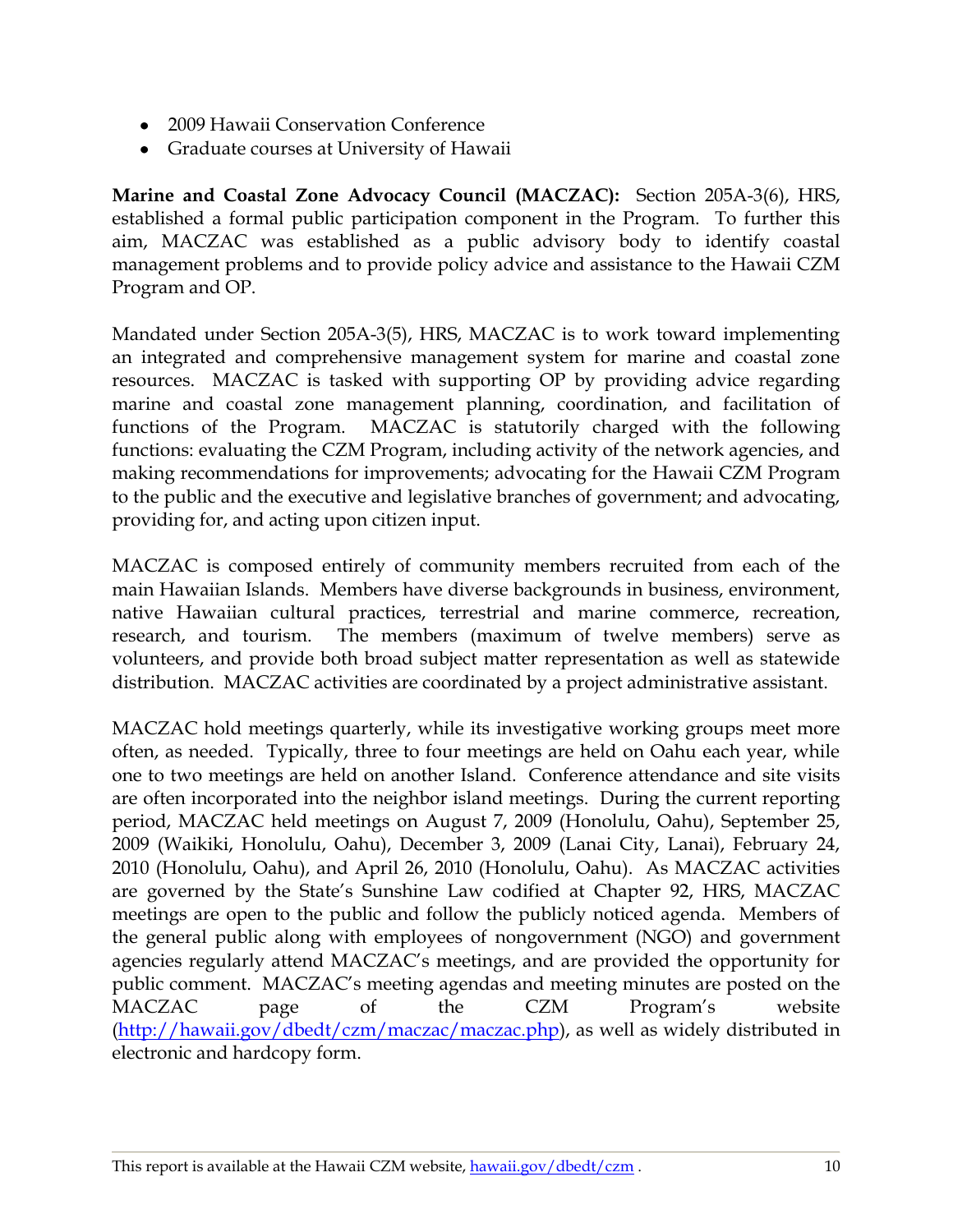Seeking to uphold its statutory duties as well as address specific marine and coastal zone management topics, members were active during the current reporting period in the following MACZAC investigative working groups: CZM Evaluation Working Group; Advocacy Working Group; Community Input Working Group; ORMP Implementation Working Group; and Budget Working Group. The CZM Evaluation Working Group generated a report entitled "Report on the 2009 Interviews and Evaluation Findings," which was distributed to interviewees and posted on the MACZAC page of the CZM Program"s website. The Advocacy Working Group created MACZAC brochures to widely distribute as well as poster boards to display at conferences and community meetings. The Community Input Working Group printed business cards for each member so that their respective constituents would have local contact information for MACZAC, and also reserved the domain name www.maczac.org for future development of an interactive MACZAC website. The Budget Working Group developed a budget proposal to OP regarding development of multimedia outreach materials (including its website) on MACZAC, the CZM Program and the ORMP, although this proposal was ultimately unsuccessful. The ORMP Implementation Working Group members have been widely distributing copies of the ORMP statewide as well as giving presentations and writing articles about the ORMP, while MACZAC as a whole funded the production of laminated ORMP posters, assisted the CZM Program in its distribution of a DVD about using the ORMP as a foundation for adapting to climate change in Hawaii, and via letters and testimony promoted the incorporation of ORMP principles into plans created by the national Ocean Policy Task Force, the Hawaii DLNR Natural Area Reserves System (NARS), and the Kalaupapa National Historic Park.

MACZAC members have also agreed to play a key role in spearheading public participation in the implementation phase of the ORMP through outreach and educational activities, thereby helping to bridge the gap between State government and local communities on these issues. MACZAC"s Chair serves on the ORMP Policy Group and attends its semi-annual meetings, while MACZAC"s Vice-Chair serves on the ORMP Working Group and attends its monthly meetings. MACZAC will continue to participate in the ORMP update process that is scheduled to take place during 2011.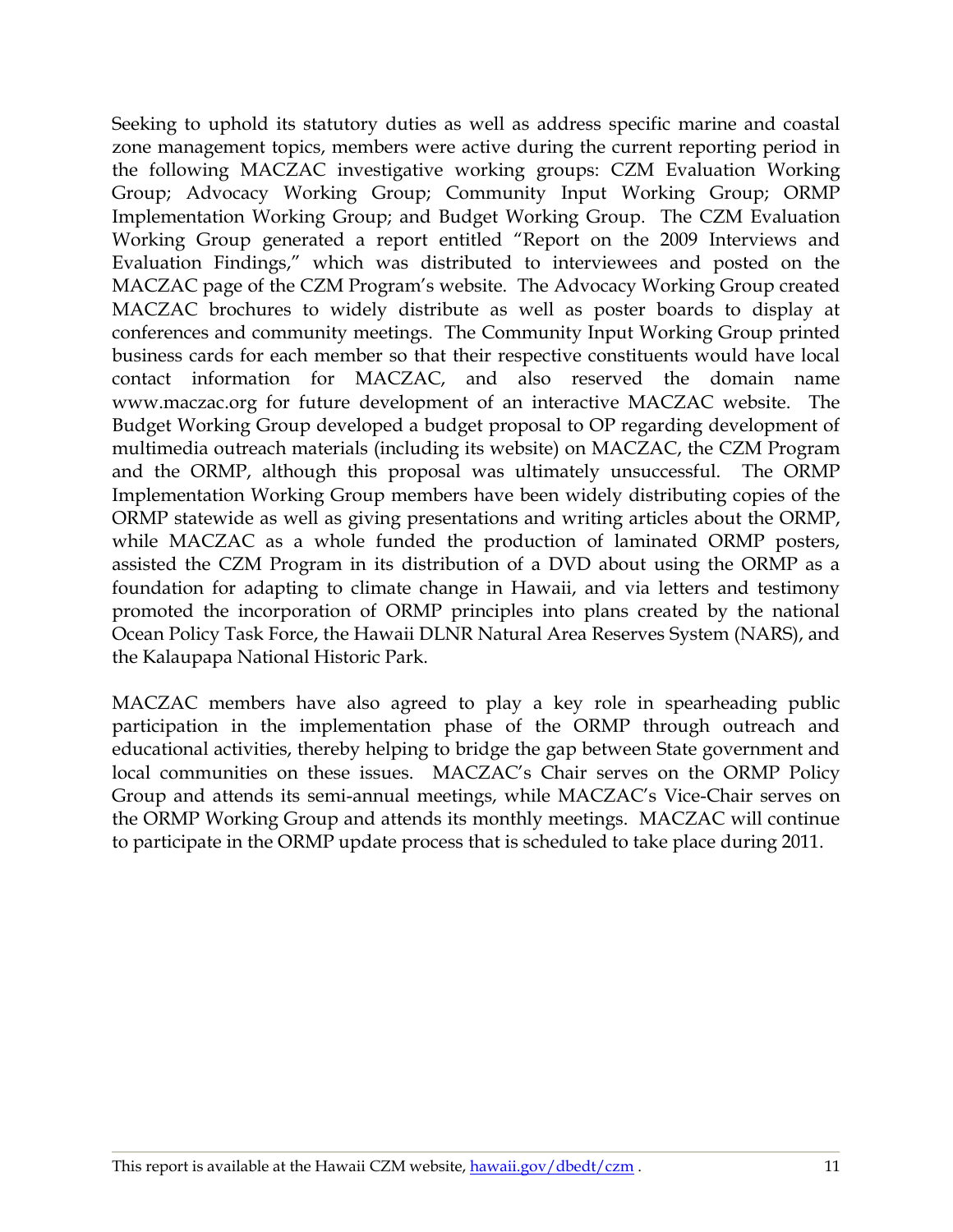### **IV. CZM INITIATIVES**

### <span id="page-12-1"></span><span id="page-12-0"></span>**A. CZMA Performance Measurement System (PMS)**

Under the CZMA PMS, each federally-approved CZM program across the nation is required to collect and report on performance measures. The purpose is to track the performance and effectiveness of the coastal management programs and estuarine research reserves at the national level. Based on NOAA"s Office of Ocean and Coastal Resource Management CZMA Performance Measures Guidance of May 2010, the performance measures were prepared and submitted for review under the following six categories:

- 1. Government Coordination & Decision Making
- 2. Public Access
- 3. Coastal Habitat
- 4. Coastal Water Quality
- 5. Coastal Hazards
- 6. Coastal Dependent Uses & Community Development

During this reporting period, the Program coordinated the collection, analysis and submittal of the date for meeting the requirements of NOAA/OCRM performance measures reporting for FY09-10 with boilerplate Excel spreadsheets. The data collected from source agencies will be used to communicate with stakeholders, including Congress, the importance of the national CZM Program. Qualitative and quantitative reporting and analyses provide information and document trends on how the national program is responding to environmental, economic, and social challenges to balance development with the protection and restoration of coastal resources.

### <span id="page-12-2"></span>**B. Ocean Resources Management Plan (ORMP)**

The ORMP sets forth guiding principles and recommendations for the State to achieve comprehensive and integrated ocean and coastal resources management. Section 205A-62, HRS, charges the Hawaii CZM Program with the review and periodic update of the ORMP, as well as coordination of the overall implementation of the plan. The ORMP is an integrated, place-based approach to management of ocean resources in the islands, based on recognition of the ecological connections between the land and sea, the link between human activities and its impacts on the environment, and the need for improved collaboration and stewardship in natural resources governance.

An executive-level Policy Group and a manager/staff-level Working Group were established to oversee and coordinate the implementation and further development of the ORMP. The Policy Group meets twice annually to recommit staff time and support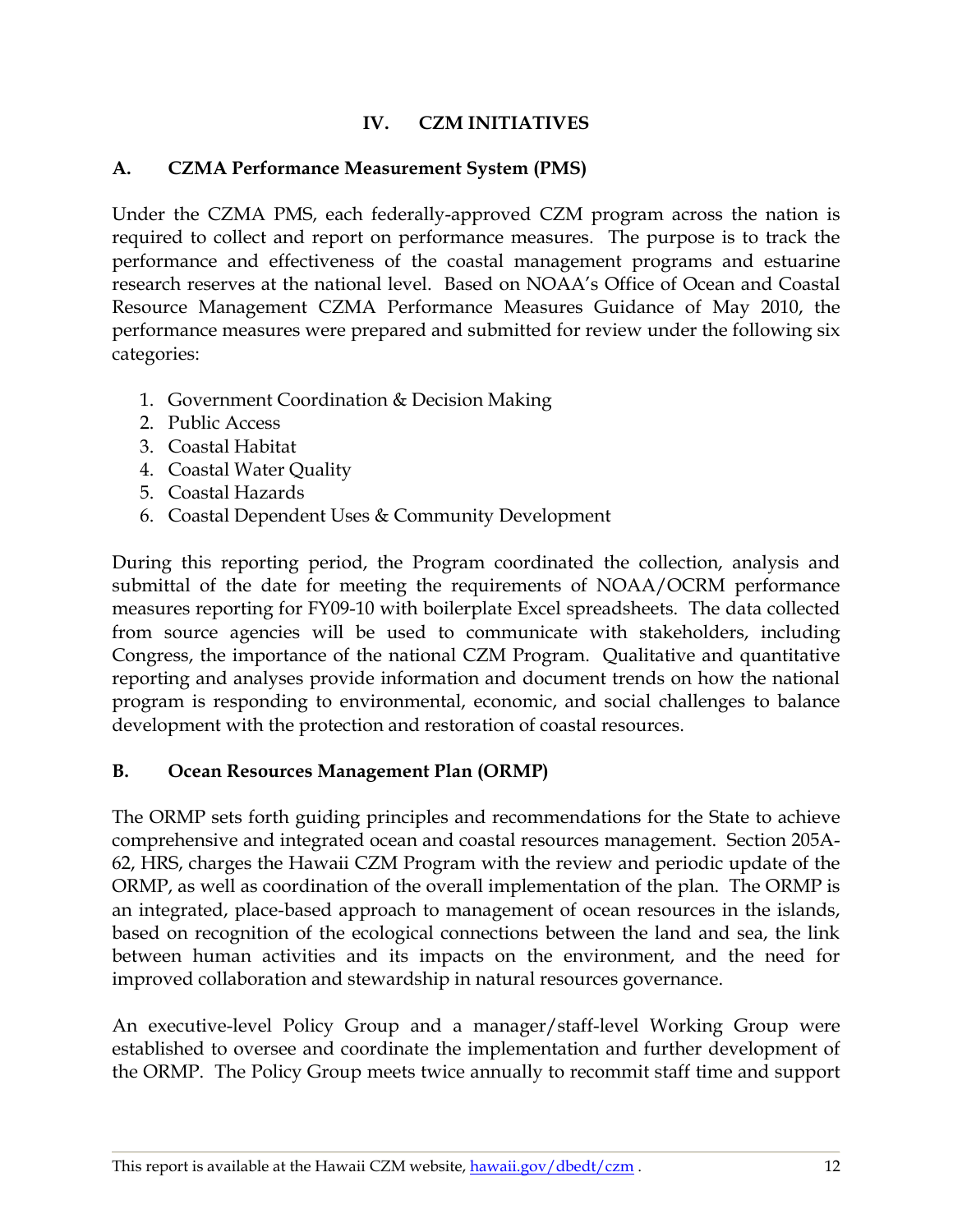for ORMP implementation, to guide the Working Group, and to approve their work tasks and recommendations.

## **ORMP Policy and Working Groups**

Charged with coordinating meaningful interagency and multi-sectoral engagement for plan implementation, the Hawaii CZM Program established an ORMP Policy Group and an ORMP Working Group in the summer of 2007. The Policy Group consists of the Directors of State and County resource management agencies, the University of Hawaii, federal partners, and the Marine and Coastal Zone Advocacy Council. The Working Group consists of managers and staff of the same offices that are tasked with coordinating their respective agency"s implementation efforts. These groups have been meeting consistently since they originated in 2007, and have continuously reached out to new partners and grown stronger as it becomes more evident that collaborative governance is essential for effective natural and cultural resource management. The full list of agencies and groups represented and participating in the ORMP to date are:

**Federal Partners** include NOAA Office of National Marine Sanctuaries, Pacific Islands Region (ONMS); NOAA Office of Ocean & Coastal Resource Management (OCRM); NOAA Pacific Services Center (PSC); United States Army Corps of Engineers (USACE); United States Coast Guard (USCG); and United States Environmental Protection Agency (EPA).

**State Partners** include State of Hawai'i Departments of Agriculture (DOA), Civil Defense (SCD), Health (DOH), Land & Natural Resources (DLNR), Transportation (DOT), and Office of Hawaiian Affairs (OHA).

**University Partners** include University of Hawai'i, School of Ocean & Earth Science & Technology (SOEST); University of Hawai"i, Sea Grant College Program (UH Sea Grant); University of Hawai'i, Center for Island Climate Adaptation & Policy (ICAP); and Pacific Islands Ocean Observing System (PacIOOS).

**County Partners** include County of Hawai'i, Planning Department; County of Kaua'i, Department of Planning; County of Maui, Department of Planning; and Honolulu Board of Water Supply (BWS).

**Community Partners** include the Marine & Coastal Zone Advocacy Council (MACZAC).

In our collective efforts to improve the conservation and management of our ocean and coastal resources, it became evident that streamlining our efforts, resources, and time would be crucial for success. At the February 3rd, 2010 ORMP Policy Group meeting, both Policy and Working Group members requested that the Policy Group meet more frequently and increase engagement with the Working Group. As a result, CZM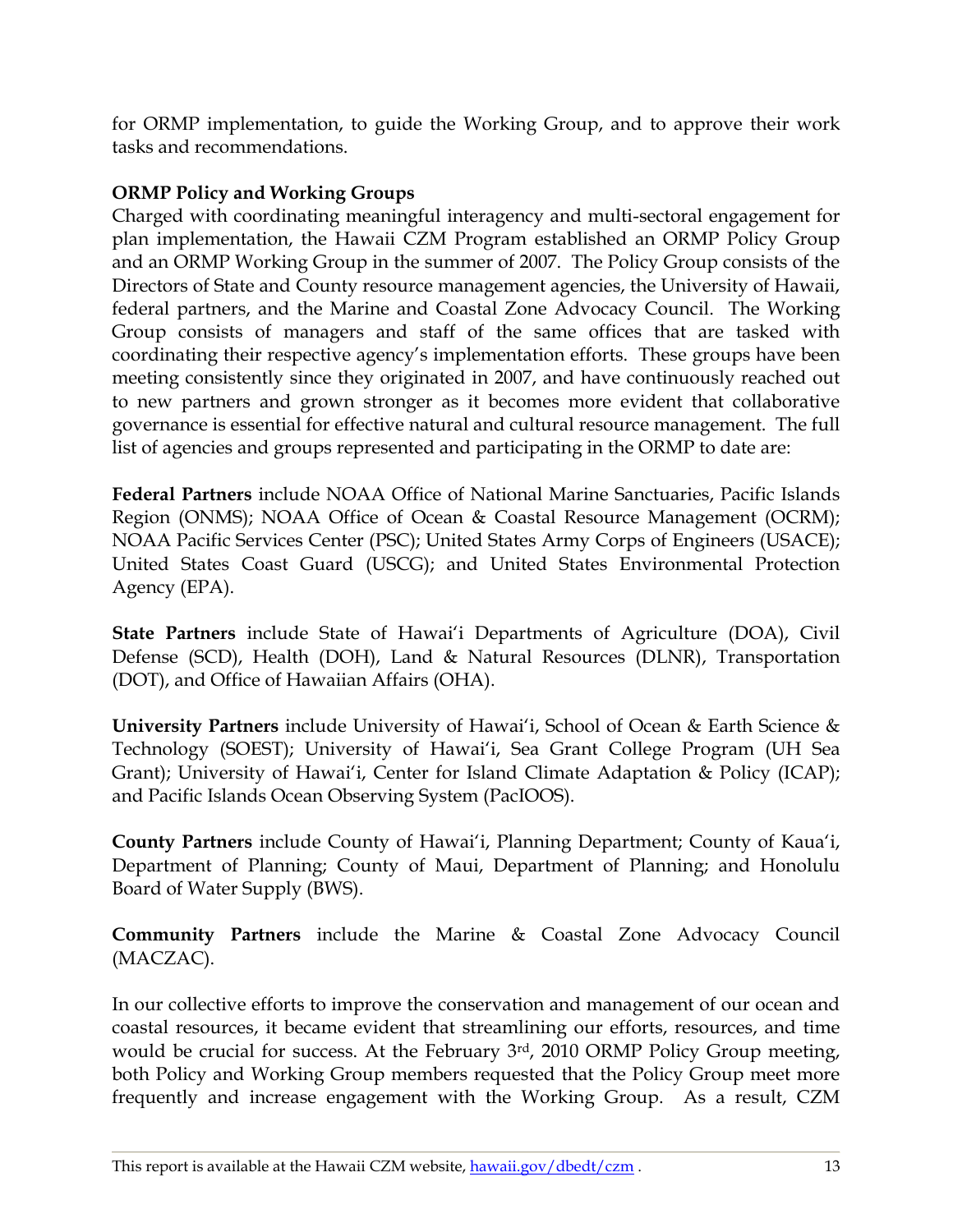developed a two-day strategic planning meeting for the Policy Group and the Working Group. The result was the Joint ORMP Policy & Working Group Strategic Planning Meeting, to be held at the Waikiki Beach Marriott on July 8-9, 2010. The purpose of the joint meeting was to reinvigorate the ORMP Policy & Working Groups and refocus members on collaborative governance and stewardship. Alignment of our strengths and goals for the ORMP was essential, especially as we began preparing for the upcoming transition in the State administration, and therefore, turnover in about half of the Policy Group members.

The ORMP Working Group continues to focus its efforts within four caucuses: climate change/coastal hazards; watersheds; outreach; and policy/legislation. The following describes the efforts of each caucus during this reporting period:

### *Climate Change/Coastal Hazards*

The Hawaii CZM Program understands that climate change has serious implications for the ORMP"s efficacy and the success of the initiatives responding to its management goals and strategic actions. During this reporting period, the ORMP Working Group"s Climate Change Caucus coordinated with the rest of the ORMP Working Group and with assistance from the University of Hawaii, Center for Island Climate Adaptation (ICAP), to finalize the document, *A Framework for Climate Change Adaptation in Hawaii*. The framework provides meaningful context for a number of key areas that climate change will continue to affect, such as shoreline erosion, coastal development, coastal hazards, and the preservation of our natural and cultural resources. It lays out a proposed step-by-step process by which the State can begin to develop plans and make informed decisions on climate change adaptation.

The Working Group presented the framework to the ORMP Policy Group in February of 2010 for official endorsement. The Climate Change Caucus will continue to move forward by working with ICAP, UH Sea Grant, and other partners to implement the different steps in the framework. The framework is downloadable from the Hawaii CZM Program website at: http://hawaii.gov/dbedt/czm/ormp/reports/climate\_change\_adaptation\_framework\_final.pdf.

### *Watersheds*

The Watershed Caucus was created due to several watershed activities included as ORMP implementation priorities. The caucus was a starting point for coordinating watershed activities and was to be used as a sounding board for projects in CZM, DOH, the Honolulu Board of Water Supply, counties, and other partners. During this reporting period, CZM and DOH collaborated on efforts that will result in a watershed guidance document to assist with the development and implementation of watershed plans. The State is interested in making sure that the elements of this guidance are useful to groups, agencies and individuals who are or will be developing and implementing watershed plans. Near-term activities for the Watershed Caucus moving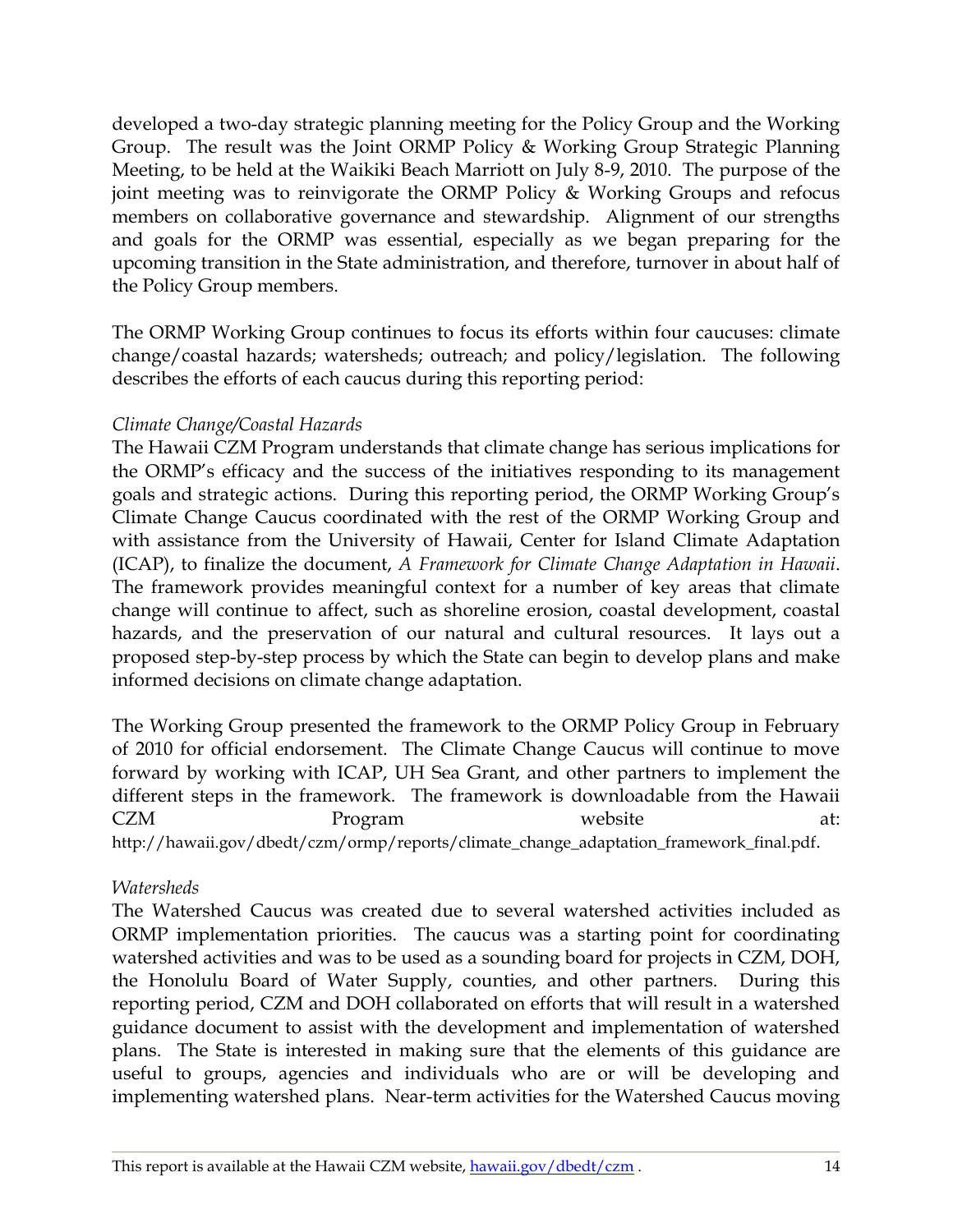forward include providing feedback on the elements of the State"s watershed guidance with longer-term activities.

### *ORMP Outreach*

During this reporting period, the Hawaii CZM Program staff worked with the ORMP Working Group outreach caucus to develop a graphical spread to accompany the "Man, Land, and Sea" article in the Sunday, September 27, 2009, issue of the Honolulu Advertiser. The same text ran concurrently in the Honolulu Star Bulletin. The outreach spread was very well-received. The GIS program put the spread into a PDF format that can be used repeatedly for outreach efforts. This ORMP mini outreach poster is now another visually appealing and succinct tool to assist CZM, ORMP working group members, and MACZAC members in their outreach efforts. The ORMP outreach poster is available for download at: http://hawaii.gov/dbedt/czm/ormp/outreach/ormp\_poster\_white\_background\_hi.pdf.

## **Promoting Collaboration and Stewardship**

## *ORMP Implementation Projects*

One of the primary objectives of the Hawaii CZM Program is to coordinate the implementation of the ORMP by promoting collaborative governance and stewardship. One of the ways CZM accomplishes this is by allocating discretionary funds toward coordinated implementation activities to support the ORMP. During FY09-10, CZM funded a partnership between the Hawaii Community Development Authority's (HDCA) and a community-based non-profit, Kako"o "Oiwi, to implement a project in the He'eia wetlands on the windward coast of  $O'$ ahu. In order to restore the He'eia wetlands and reduce non-point source pollution at the shoreline, the partners are incorporating a traditional Hawaiian ahupua'a concept to land management. The planning and training phase of the project, for which Hawaii CZM Program funds were requested and awarded, is a model implementation project for the ORMP and is being implemented in FY09-11.

## <span id="page-15-0"></span>**C. Community-Based Resource Management (CBRM)**

The goal of the CBRM project is to refine and institutionalize an integrated planning approach for the Hawaii CZM Program to guide the State toward natural and cultural resource management that is grounded by place, culture, and community.

## **Capacity-Building Workshops**

In addition to building capacity of community stewardship groups, workshops help the Hawaii CZM Program to refine the draft integrated planning approach as places, communities, and needs change. Having communities come together enhances and ensures the viability and relevancy of the project. Workshops also fostered the beginning of important partnerships with various non-governmental agencies and community-based organizations to implement the ORMP.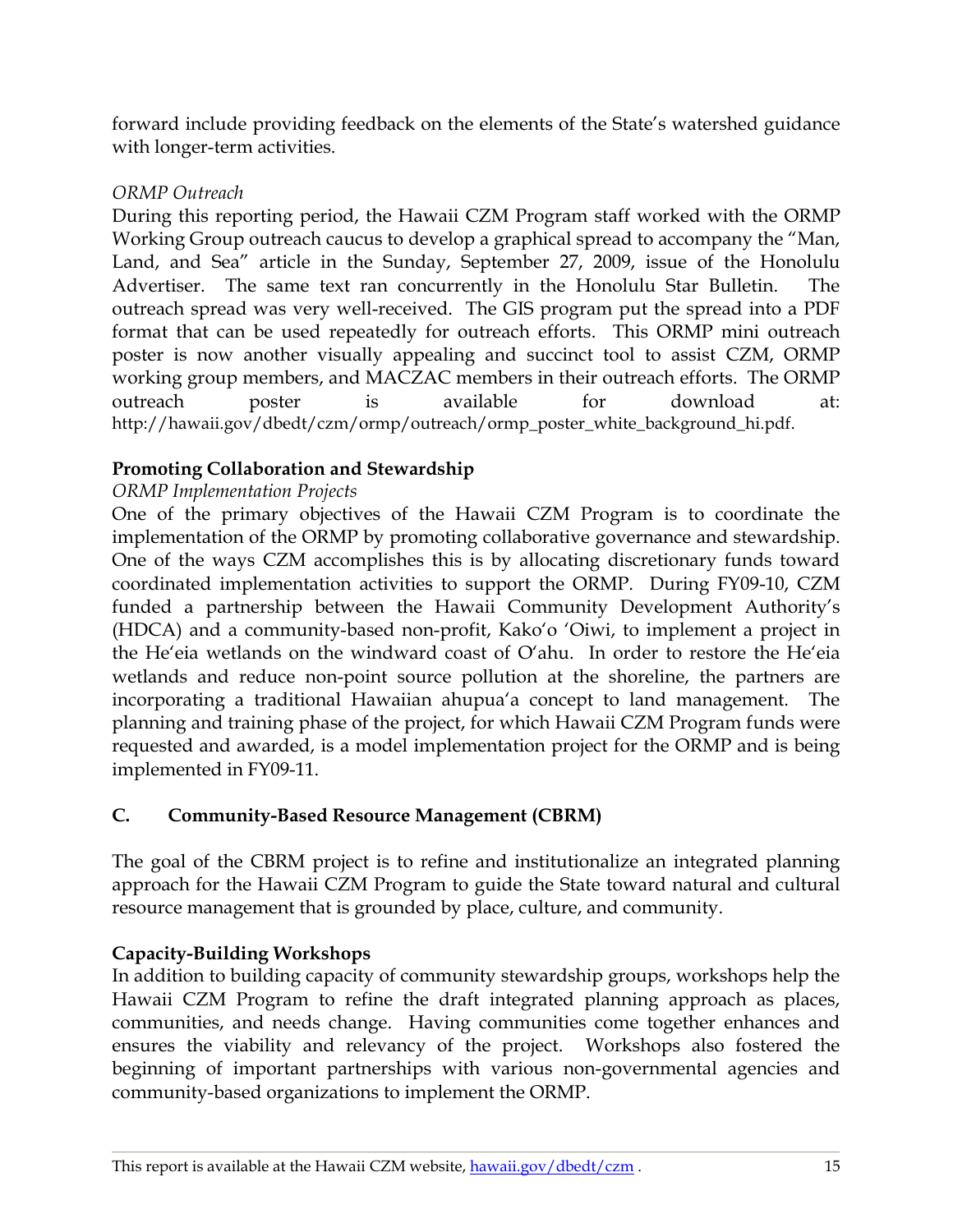This fiscal year, the Hawaii CZM Program co-sponsored a hands-on, capacity-building and networking workshop on Maui during this reporting period. The Hawaii CZM Program collaborated with the Hawaii Community Stewardship Network (formerly the Community Conservation Network), the Office of Hawaiian Affairs, the Harold K. L. Foundation, and the Hawaii Department of Land and Natural Resources to provide a capacity-building workshop focusing on ahupua'a management and youth engagement. CZM staff also produced an Ecosystem-Based Management Resources Guide for workshop participants. This guide is also available on the Hawaii CZM Program website. More than 80 participants, almost 30 of them youth, represented 22 communities from across the Main Hawaiian Islands.

In order to assure that community-based efforts and issues were included in the 2009 Hawaii Congress of Planning Officials (HCPO) / Hawaii Geographic Information Coordinating Council (HIGICC) Conference, funds were used to support a breakout session titled, "The Importance of Place: Exploring the Opportunities in Local Efforts and Communities for Building Resilient Communities." With Carlos Andrade (Kamakakuokalani Center for Hawaiian Studies) moderating, Eric Enos (Ka"ala Farm, Inc.), Cindi Punihaole and Gregory Smitman (The Kohala Center), Kanekoa Kukea-Shultz (Mahuahua 'Ai o Hoi, He'eia), presented their efforts and experiences related to engaging the community, the youth, and *na kupuna;* developing food sovereignty; and learning and implementing the framework of *ahupua'a.* As they shared their stories on various efforts to foster resiliency and promote community values and goals, each panelist explained the philosophies employed; strategies implemented; challenges encountered; lessons learned; and successes enjoyed.

CZM staff also developed and coordinated a mobile workshop for the HCPO. The mobile workshop, titled, "A Behind-the-Scenes Look at Coconut Island and He"eia Fishpond: Contributions to Resource Management from Science to the Field." This workshop examined how science and field experience informs institutional and community efforts for ecosystem management through discussion during the tours of these two educational locations on the windward side of O"ahu.

### **Hawaii Community Stewardship Directory**

During this reporting period, the *Hawaii Community Stewardship Directory* was updated for 2010. The Directory now lists 114 participating community-based organizations, which is more than double the number that participated during the first year (2008). The Directory is available for download on the Hawaii CZM Program website at: [http://hawaii.gov/dbedt/czm/initiative/community\\_based/May2010\\_HawaiiCommunitySte](http://hawaii.gov/dbedt/czm/initiative/community_based/May2010_HawaiiCommunityStewardshipDirectory.pdf) [wardshipDirectory.pdf](http://hawaii.gov/dbedt/czm/initiative/community_based/May2010_HawaiiCommunityStewardshipDirectory.pdf).

Feedback on the Directory continues to be extremely positive and grateful. Local organizations use the directory to network with similar organizations, learn what other groups are doing on the same island, lessons learned, successes achieved, how they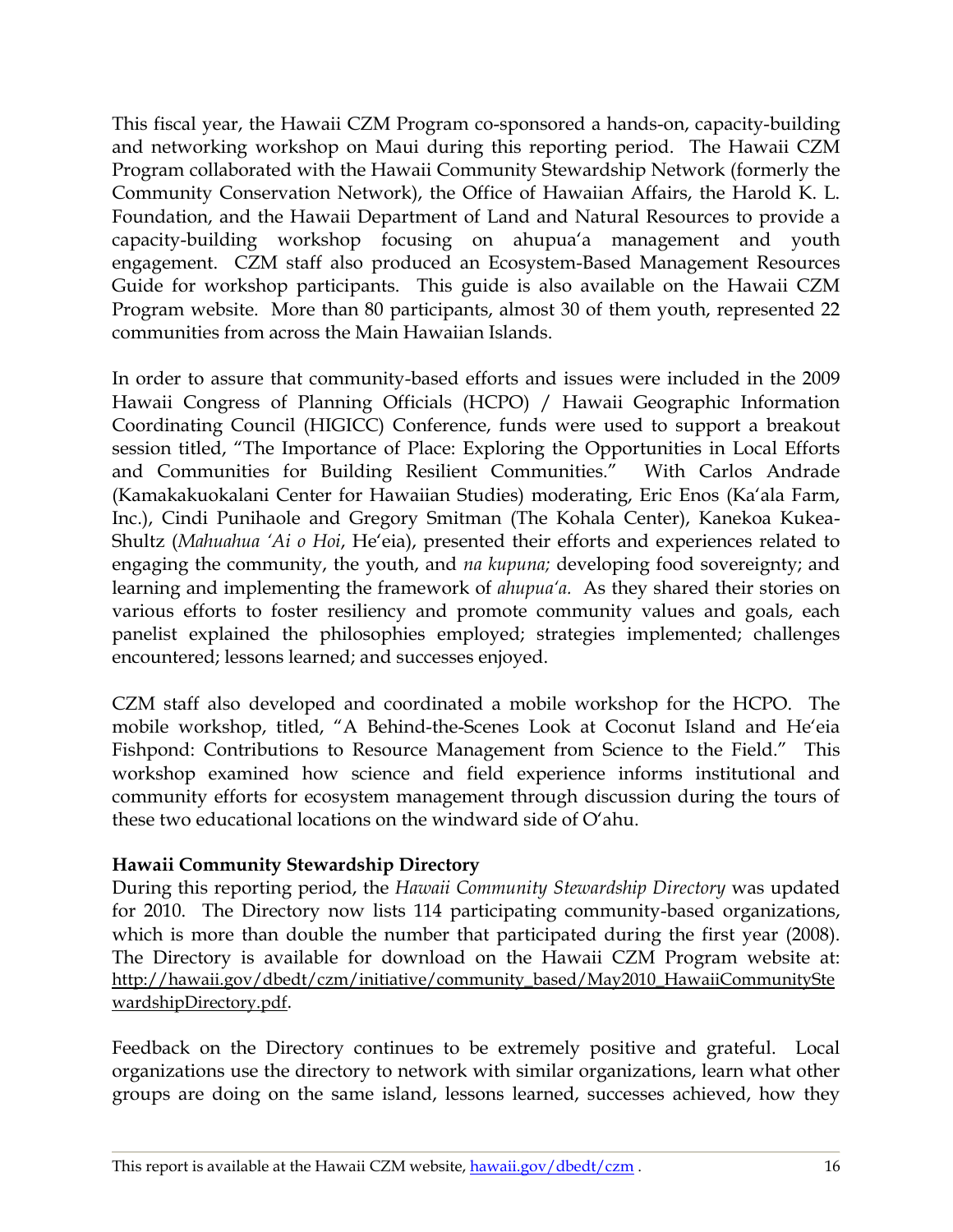overcame certain challenges, and who could use volunteer or *pro bono* help. In addition, the Program is using the Directory as a means to identify recipients of various products, email notifications, and other relevant materials.

# <span id="page-17-0"></span>**D. Coastal Nonpoint Pollution Control Program (CNPCP)**

Section 6217 of Coastal Zone Act Reauthorization Amendments (CZARA) requires states and territories with federally-approved CZM Programs to develop Coastal Nonpoint Pollution Control Program (CNPCP). Hawaii's CNPCP is jointly administered by the U.S. Environmental Protection Agency (EPA) and NOAA. Locally, its development and administration are the responsibilities of the State Department of Health"s (DOH) Polluted Runoff Program and the Hawaii CZM Program. The CNPCP primarily focuses on pollution prevention, minimizing the creation of polluted runoff rather than cleaning up already contaminated water – a very difficult and expensive process.

CNPCPs establish a set of management measures to use as a means to reduce the polluted runoff that reaches our surface, ground and marine waters. Management measures are the best available, economically achievable practices or combinations of practices that can be used to address nonpoint source pollution. The management measures are designed to control runoff from six main sources: forestry, agriculture, urban areas, marinas, hydromodification (shoreline and stream channel modification), and wetlands and vegetated shorelines, or riparian areas. These measures are backed by enforceable state policies and actions that will ensure implementation of the program. Hawaii has 12 remaining management measures and two administrative requirements pending Federal approval. The CZM Program continues to work with DOH to address the outstanding issues and gain full federal approval of the CNPCP. The central point of CNPCP activities for the year 2010 was to develop a Watershed Planning Guidance (Guidance) document. This required engaging local and national partners in the development of the Guidance to insure it met the needs of all parties.

The Guidance promotes the application of management measures from the broader concept of watershed planning. It was created to help local community organizations understand and prepare watershed plans in compliance with EPA guidelines for funding through Section 319 of the Federal Clean Water Act and also serve as a means to reintroduce several unapproved management measures.

Over the course of the year, the consultant Tetra Tech EM, Inc. submitted several drafts of the document for review by EPA, NOAA, DOH and CZM. The consultant also pretested the Guidance by circulating and receiving feedback from several NGO"s. The ultimate goal of the Guidance is to present a user friendly, step by step guide to ensure that as watershed plans are developed and updated in Hawaii, appropriate CNPCP management measures will be considered to achieve water quality improvements. The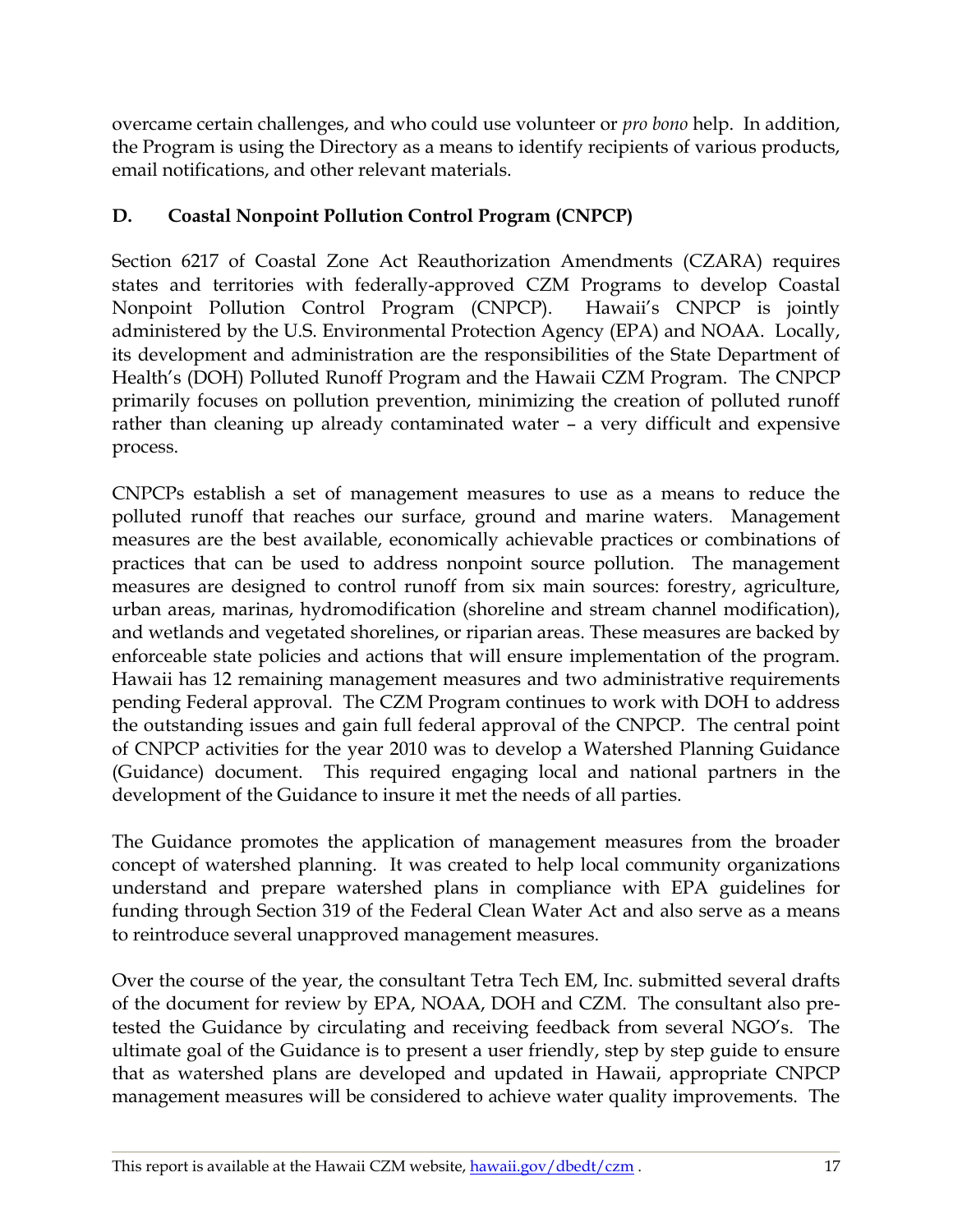Guidance is scheduled for completion and submittal to NOAA and EPA in November 2010.

An Outreach Strategy (OS) was also prepared and submitted concurrently with the Guidance. The OS is a marketing plan which outlines how the State will inform target audiences of the release of the Guidance. The target audience consists of a number of government and quasi-governmental organizations where existing relationships must be utilized for cost-effective and successful implementation. Multiple agency support and coordination is required for the various types of projects that occur simultaneously in watershed planning.

The CNPCP continued supporting efforts of the Maui County Department of Public Works. Maui has been developing stormwater ordinances which would bring the county in line with the requirements for CZARA 6217 New Development. The Subdivision Engineering Standards Committee (SESC) reviews and makes recommendations to the County Council on the proposed subdivision and building ordinances. The SESC has recommended approval of the proposed ordinances with only minor revisions. The stormwater ordinances are now scheduled for consideration by Council and then for public hearings and final adoption of rules.

The CNPCP also supports several activities related to nonpoint source pollution and other environmental issues by providing comments on a variety of projects and environmental studies and by attending conferences, meetings, and training workshops. Staff participated in the following events: Local Action Strategy – Land Based Pollution (LAS-LBP) meetings, Hawaii Conservation Conference, Ala Wai Watershed Stakeholder meetings, meetings, and Storm Water Regulations Seminar.

During the solicitations for Ocean Resources Management Plan (ORMP) implementation projects, two ORMP projects were selected that also implement federally-approved management measures of the Hawaii Coastal Nonpoint Pollution Control Program (CNPCP). A contract has been drafted for both of the projects, and implementation will begin during the next fiscal year.

The first of these projects is titled, *Building Community Capacity through Education and Outreach to Address Land-Based Pollution in Maunalua Bay*. This project is a partnership between the University of Hawaii Sea Grant College Program and Malama Maunalua and implements the *Urban Pollution Prevention Management Measure* by collaborating with the National NEMO Network and local partners to design and conduct at least one workshop on low impact development and tools the community can use to reduce nonpoint source pollution. The partners will also build off the workshop(s) by developing outreach materials for the community.The proposal illustrates a strong link to ORMP as well as the CNPCP. Community outreach and education is an essential element to the CNPCP program and CZM"s broader efforts. The elements of this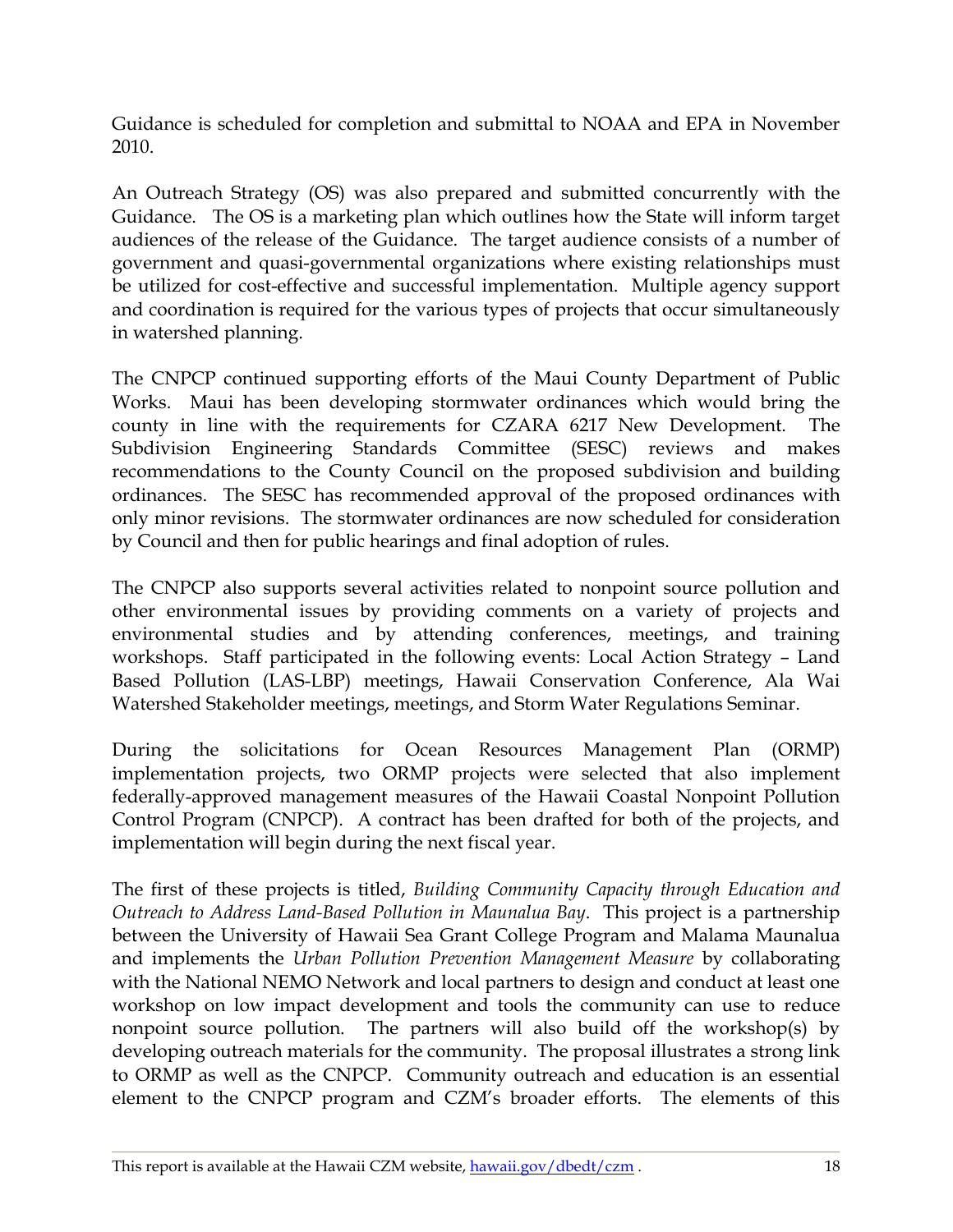project are greatly needed throughout the islands, lending itself as an example for other community stewardship groups.

The other project, *Wetlands Habitat Restoration Plan for Honu'apo Estuary*, is a project is a partnership between the County of Hawai'i and the community group Ka 'Ohana O Honu"apo. The partners are developing an integrated habitat restoration plan for Honu'apo estuary, a significant natural and cultural feature of the county's Honu'apo Park. CZM funding will be used to help support planning, baseline surveys, topographic/bathymetic mapping, and GIS mapping of important wetland features and planned restoration activities. This project is part of a broader resource management plan for the park and implements the *CNPCP Management Measure for Restoration of Wetland and Riparian Areas in WETLANDS***.** A BMP the partners are using is to "plan restoration as part of a naturally occurring aquatic ecosystem."

# <span id="page-19-0"></span>**E. Coastal Hazards**

Hawaii is threatened by numerous hazards, many of which affect the near shore area. These hazards include coastal erosion, earthquakes, tsunamis, hurricanes, sea level rise, flooding, subsidence, lava flows, and wildfires. These hazards can result in significant loss of life, property and environmental damage, business loss and interruption, and damage to historical and cultural resources.

An objective of the Hawaii CZM law is to reduce hazard to life and property from tsunami, storm waves, stream flooding, erosion, subsidence, and pollution. A related objective deals with the improvement of the development review process in the management of coastal hazards. The hazard mitigation work of the Hawaii CZM Program is focused on meeting these objectives to achieve greater community resilience to natural hazards.

The following are coastal hazard mitigation highlights of this fiscal year:

**State Building Code adopted with Hawaii Wind Design Standards.** The State Building Code was adopted by the State of Hawaii as administrative rules, and became effective as of April 16, 2010 (Hawaii Administrative Rules, Title 3, Subtitle 14, Chapter 180 State Building Code). Appendix W of the Code consists of the Hawaii wind design standards developed through Section 306 and 309 funds and FEMA hazard mitigation grant funds and cover all counties in the State of Hawaii. One year after adoption, all state buildings will be constructed in accordance with the Code. The four counties will follow the Code, no later than two years after adoption of the State Building Code, unless a county acts to specifically amend the code. The adoption of the State Building Code with Hawaii wind design standards is a key program change under the current Section 309 Coastal Hazards Strategy.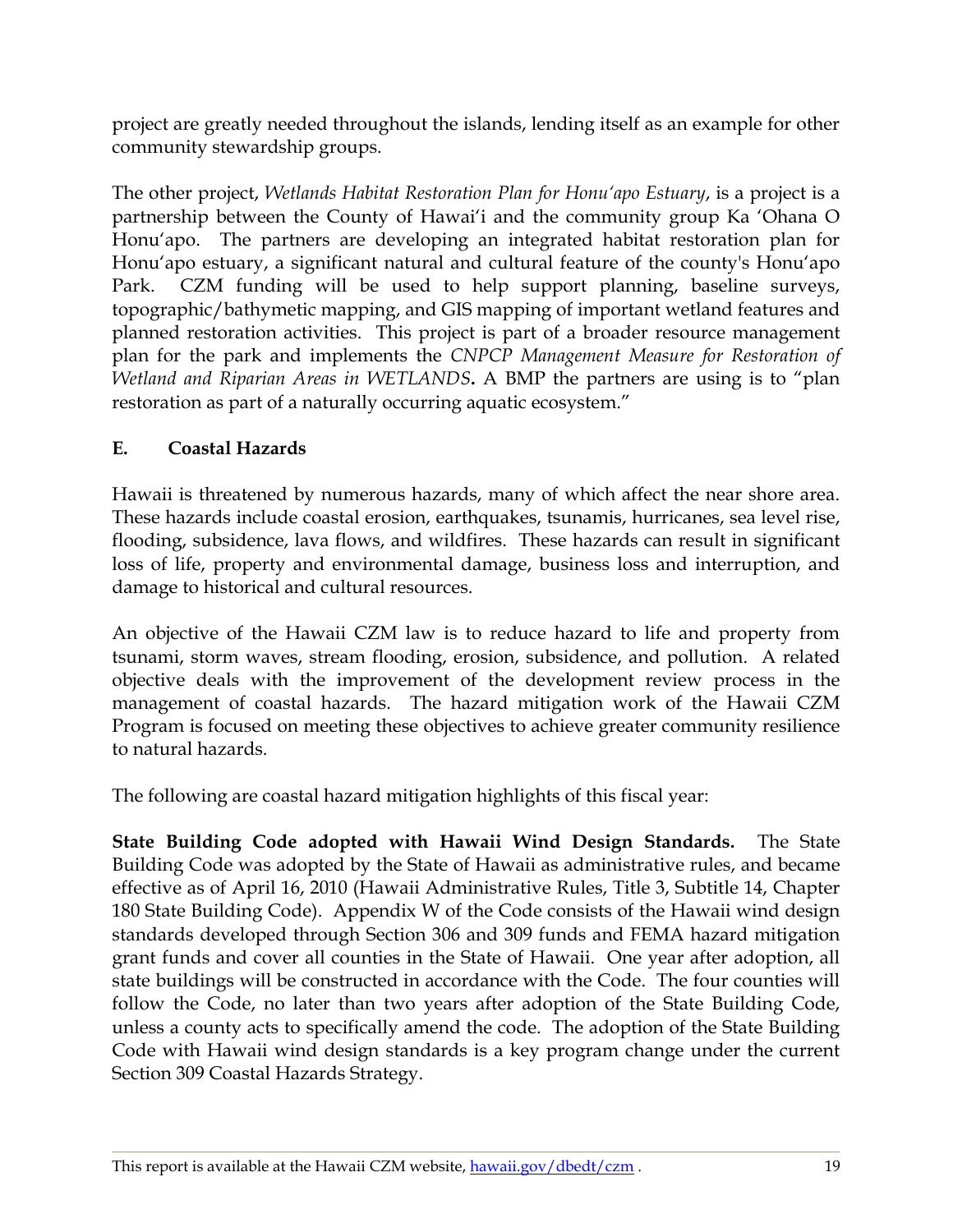**International Building Code Training.** During this period CZM staff was appointed as co-chair of the State Building Code Council"s new investigative subcommittee on building code training. The goal for this year was to hold relevant building code training in each of the four counties. This would ensure meaningful training of personnel in the governmental management agencies that have oversight responsibility for proper implementation of the new building codes.

In November 2009, training in the International Building Code and International Residential Code was held in the County of Hawaii. In December 2009, International Building Code nonstructural and significant changes were studied in the City and County of Honolulu. The events were co-sponsored with the County of Hawaii, the City and County of Honolulu, and the State Department of Accounting and General Services. Trainees included state and county building inspectors, plan reviewers, commercial plan reviewers, building permit clerks, architects, engineers, building chiefs, project managers, architectural drafting technicians, and park planners. In April 2010, training in the performance of commercial building inspections was held in the County of Hawaii. In June 2010, training on the transition from the 1997 Uniform Building Code to the 2006 International Building Code and International Residential Code took place in the County of Maui and training on the 2006 International Energy Conservation Code (IECC) took place in the County of Kauai. The 2006 IECC was adopted as part of the State Building Code and as an ordinance in the County of Kauai in May 2010. These training events were co-sponsored with the counties of Hawaii, Maui, and Kauai, as well as the Contractor"s Association of Kauai. Trainees included state and county building inspectors, plan reviewers, commercial plan reviewers, building permit clerks, architects, engineers, building chiefs, project managers, architectural drafting technicians, and park planners. Course workbooks and code books and commentaries were also provided to state and county agencies.

In addition to the targeted county-by-county training, we co-sponsored the Hawaii Association of County Building Officials (HACBO) Conference, which was held on April 28-30, 2010 in Makena, Maui. HACBO is the association of building officials of each of the four counties that comprise the State of Hawaii. The HACBO Conference was attended by all four counties and featured 12 training sessions on various code topics. These were attended by county engineers, building plan examiners, building code enforcement officers, electrical and plumbing inspectors, building permit clerks, construction and maintenance supervisors, fire chiefs, fire prevention inspectors, planners, and many other related building professionals.

**Design Guide to Hawaii Wind Design Standards.** Work began on the *Design Guide to the State of Hawaii Wind Engineering Provisions* during this fiscal year. This Guide will instruct and provide direction to users of the Hawaii-specific wind engineering standards found in Appendix W of the State Building Code. This work complements our Section 309 Coastal Hazards Strategy. The *Design Guide* will include explanation of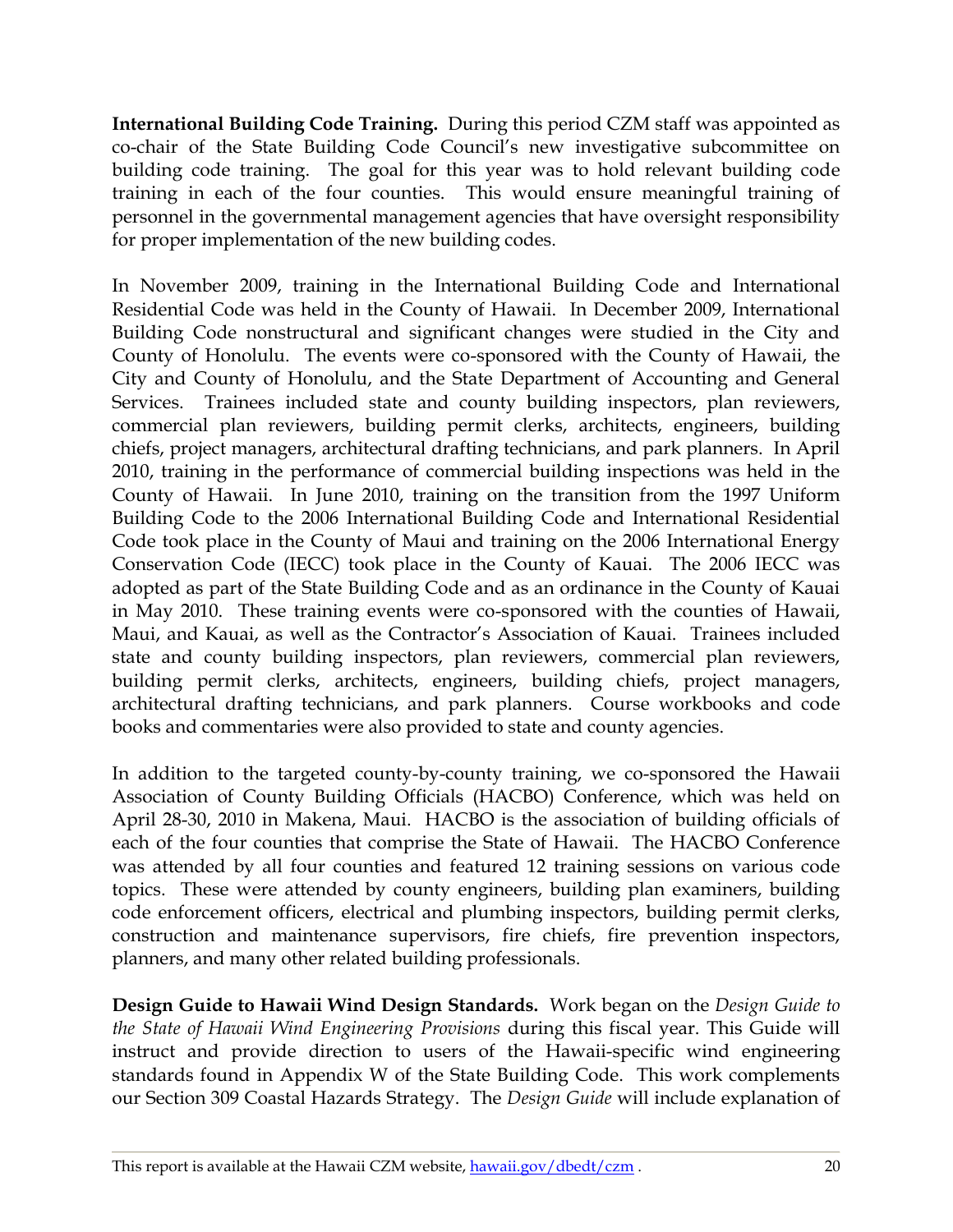the technical bases of the standards and numerical, structural, and glazing protection examples. Hawaii hurricane sheltering provisions for new construction for community storm shelters and residential safe rooms also will be included with explanations and examples. Inclusion of the sheltering provisions will result in a complete package of Hawaii"s customized wind standards.

# <span id="page-21-0"></span>**F. Special Projects**

**Coastal and Estuarine Land Conservation Program (CELCP):** CELCP has assisted the Hawaii CZM Program in protecting and preserving coastal scenic and open space resources and valuable coastal ecosystems. The Hawaii CZM Program supplemented the funds provided by NOAA for the development of a state CELCP plan. The plan provides an assessment of priority land conservation needs and clear guidance for nominating and selecting land conservation projects within the State. The CELCP Advisory Group, which consisted of several coastal land trust and conservation organizations and the public, provided support in developing this plan. They also assisted in addressing the recent Section 312 evaluation program suggestion to access options to acquire and maintain significant shoreline areas.

The NOAA Ocean and Coastal Resource Management office reviewed and provided suggested changes for the final draft plan. Based on work with the CELCP Advisory Group, the plan established a set of evaluation criteria and methodology for prioritizing between land acquisition proposals that incorporates federal program guidelines and Hawaii-derived values.

The Hawaii CZM Program has been using the State CELCP Plan, in partnership with interested government, private for-profit and not-for-profit organizations, and the public, to identify and develop proposals to submit for annual competitive NOAA CELCP grants.

During 2009, three grant proposals were developed working in conjunction with local land trusts, county governments, and state agencies. All three proposals were accepted and ranked for funding. One proposal in particular, Lapakahi Marine Life Conservation District Extension, received the top-ranking nationally from amongst all projects in the competition. That is an accomplishment for which the CZM Program and its local partners can be especially proud.

This year the Hawaii CZM program was invited to submit a final application for the Lapakahi Marine Life Conservation District Extension by NOAA. The Department of Land and Natural Resources, assisted by the Hawaii CZM program and the Trust For Public Lands, filed the final application. We are thrilled to relay that the application and supporting information has been accepted and fully approved by NOAA for the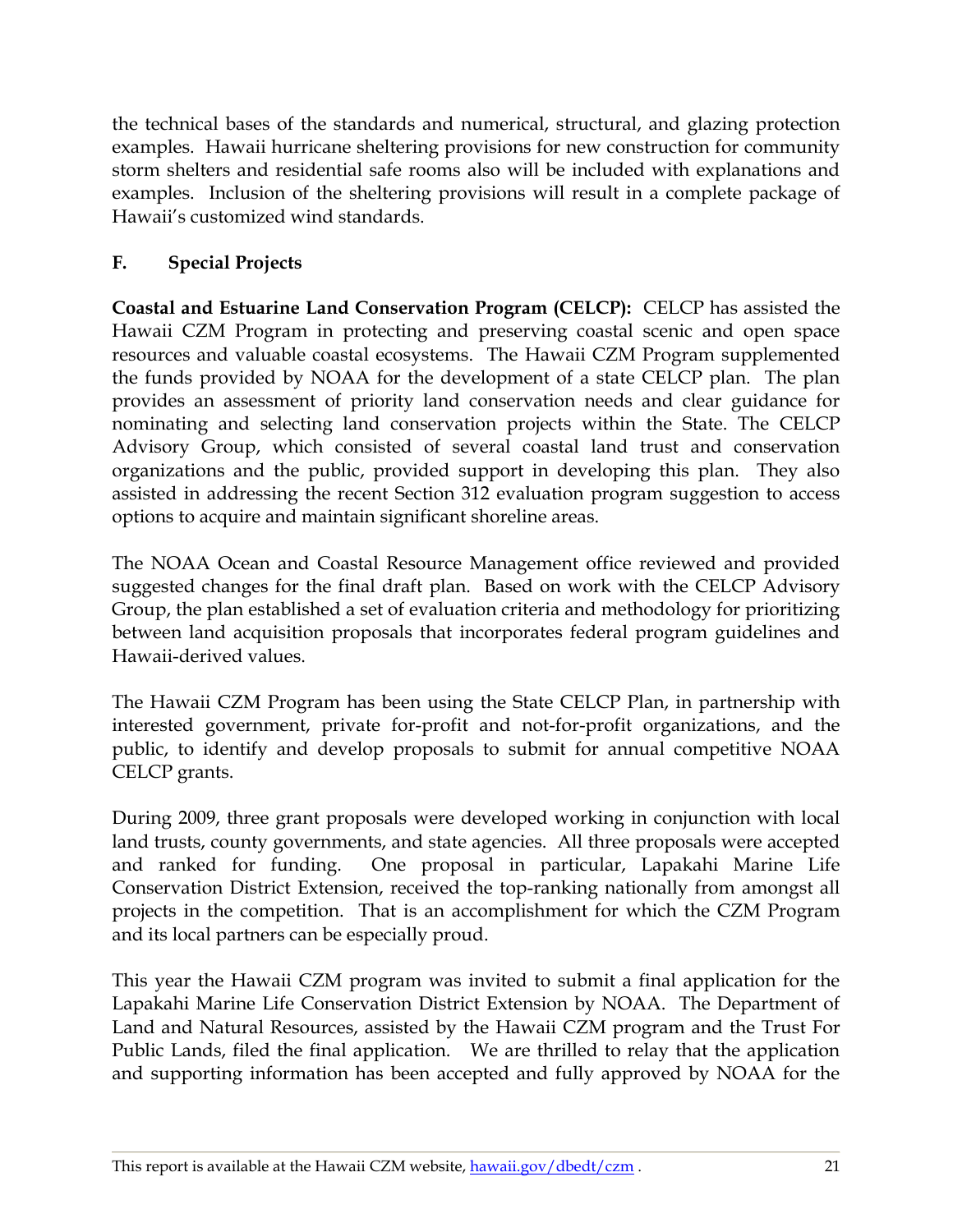CELCP grant. The project will be ready for closing soon. This is a major accomplishment.

Also, during this year, a grant proposal was developed for submittal by the Trust For Public Lands and the State Department of Hawaiian Home Lands (DHHL) for the Paukukalo Wetland project. Acquisition of the property by DHHL will protect the property as a great community asset for the island of Maui and the State. The Paukukalo coastal wetland property is one of the few remaining undeveloped shoreline parcels of this once famous and vast network of loi and fishponds; its sand dunes, beaches, and fringing coral reef are crucial habitats for many endemic aquatic species that are Aquatic Wildlife Species of Greatest Conservation Need, as determined by DLNR. These include oopu and aholehole (native fish) and hihiwai and hapawai (native snails) that spawn in Paukukalo estuary areas, kumu (whitesaddle goatfish), wawaeiole (a federally listed endangered edible seaweed), and at least three kinds of rare coral. An endangered Hawaiian monk seal has been observed resting on Paukukalo's beaches, which have provided nesting grounds for threatened green sea turtles. Restoration efforts of the wetlands and springs could provide critical habitat for endangered and threatened native shorebirds. The project was accepted and ranked for funding.

**Climate Change Initiatives:** In addition to the collaborative effort under the ORMP to develop *A Framework for Climate Change Adaptation in Hawaii* mentioned above, Hawaii CZM Program staff also collaborated with NOAA Pacific Services Center to develop and host a full-day workshop, titled *Coastal Community Resilience for Climate Change.* The workshop was an interactive learning experience that introduced the topics of community resiliency, understanding the climate impacts and risks in Hawaii, the fundamentals of planning for climate change adaptation, and the opportunities abound. The 30 participants representing local community groups, state and federal agencies, private consultants, and various non profits, reported that the workshop was extremely useful and valuable for them as they begin to incorporate adaptation to climate change into their work. At the debriefing after the workshop, an informal climate hui was established. Since then, the climate hui has gathered roughly on a quarterly basis to talk story about any climate change projects they are working on or know about. These informal sessions are an effective way to stay connected and identify opportunities for collaboration on climate change efforts.

The Hawaii CZM Program staff also helped vet several of the climate change adaptation training modules that the NOAA Pacific Services Center (PSC) began developing after the success of the one-day workshop described above. The Hawaii CZM staff also delivered a presentation at one of the dry-runs on the state"s efforts to mitigate and adapt to climate change. The ten (10) training modules being developed are interactive learning experiences that start with climate adaptation concepts, elements, and science and move into climate governance, collaboration, and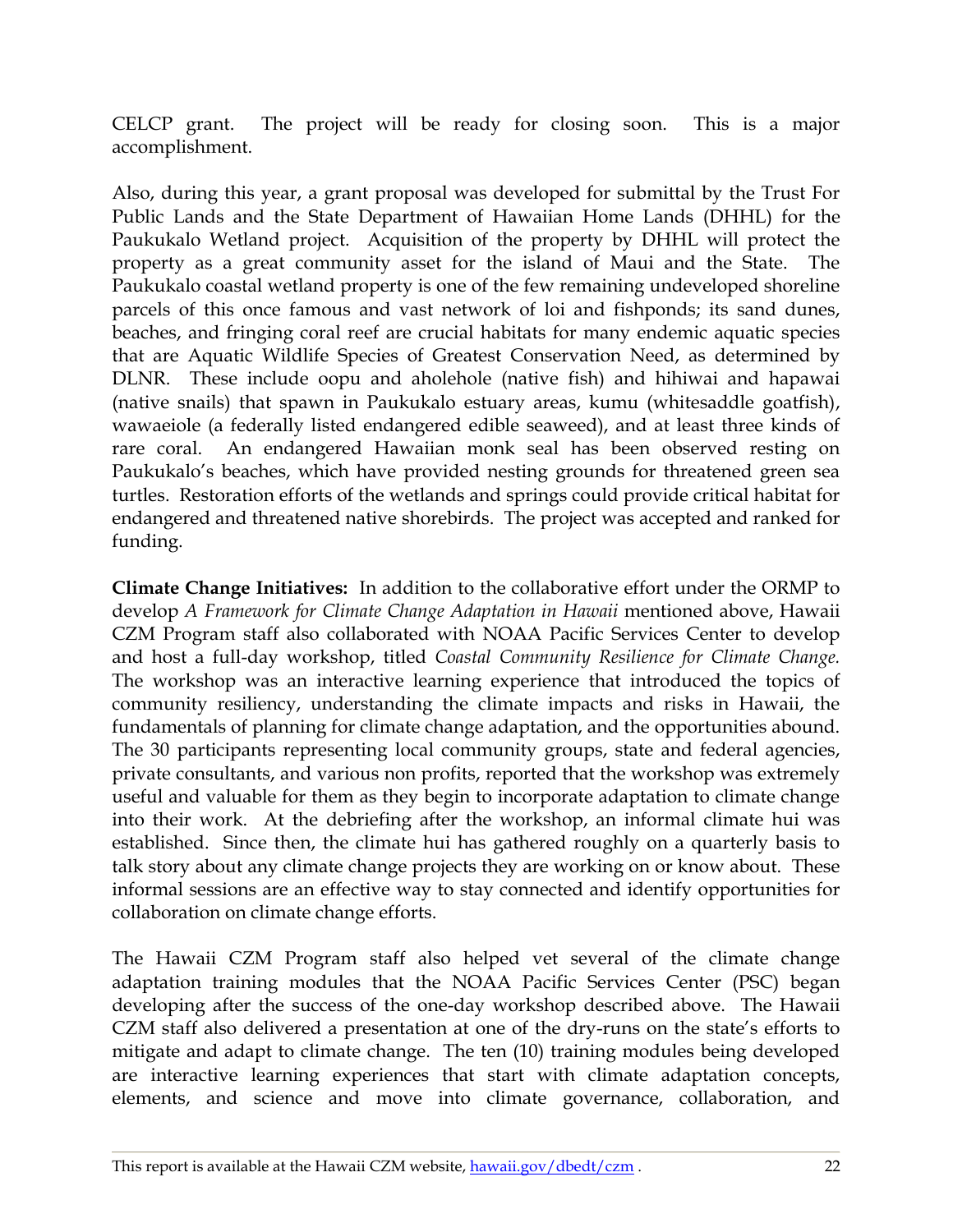communication before delving into risk assessments, planning, and implementation and monitoring. These modules are going to be available for NOAA PSC partners to implement with their stakeholders.

At the 2009 Hawaii Conservation Conference, the Hawaii CZM Program Manager delivered a presentation entitled, "Utilizing Coastal Zone Management and the Hawaii Ocean Resources Management Plan as a Foundation for Adapting to Climate Change in the Islands." Mr. Doug Tom contended that before we identify and address the impacts of climate change in Hawaii, it is essential to ground efforts in a shared concept that is useful for all manners of research, planning and implementation. The Hawaii CZM Program provides a context that is designed to be broad enough to encompass the issues faced in natural and cultural resources management and conservation while simultaneously addressing the needs for economic development. The presentation focused on the importance of a comprehensive vision for the state and concludes with an overview of the ongoing and planned efforts of the ORMP policy and working groups to develop and implement an operational planning framework to foster adaptation to climate change impacts in Hawaii.

MACZAC requested the presentation be put on to CDs in order to share with community members throughout the state. They felt that it is essential for a broader range of stakeholders to hear the educational and moving message provided in the presentation. The CZM Program has uploaded the presentation to the CZM website [\(http://hawaii.gov/dbedt/czm/initiative/adapting\\_to\\_climate\\_change\\_in\\_hawaii\\_vid](http://hawaii.gov/dbedt/czm/initiative/adapting_to_climate_change_in_hawaii_video.php) [eo.php\)](http://hawaii.gov/dbedt/czm/initiative/adapting_to_climate_change_in_hawaii_video.php) and used funds to duplicate 1,000 copies of the CD with an attractive mailer. CZM staff assisted MACZAC to create a cover letter to accompany the CDs in the mail, and during this reporting period, the first batch was mailed out to stakeholders. This list included elected officials sitting on relating committees, groups listed in the 2010 Hawaii Community Stewardship Directory, county Planning Departments, and various other stakeholders that MACZAC believes will be interested in the topic. Additional CDs will be mailed during the next reporting period to teachers of related subjects.

## **V. CLOSING**

<span id="page-23-0"></span>Coastal zone management is a concept also known by other terms, such as resource and ecosystem management. However, natural resources do not need to be managed. When left undisturbed, nature will naturally fix and heal itself. Resource management is really about managing human activities that affect the delicate balance of use and conservation of resources.

Hawaii is a beautiful place, a unique environment composed of an intimate connection between land and sea. The quality of life is derived from a vibrant and healthy sea, a rich and resourceful ocean. However, through generations of continuous ocean harvesting and land development, the ocean and coastal environment is being rapidly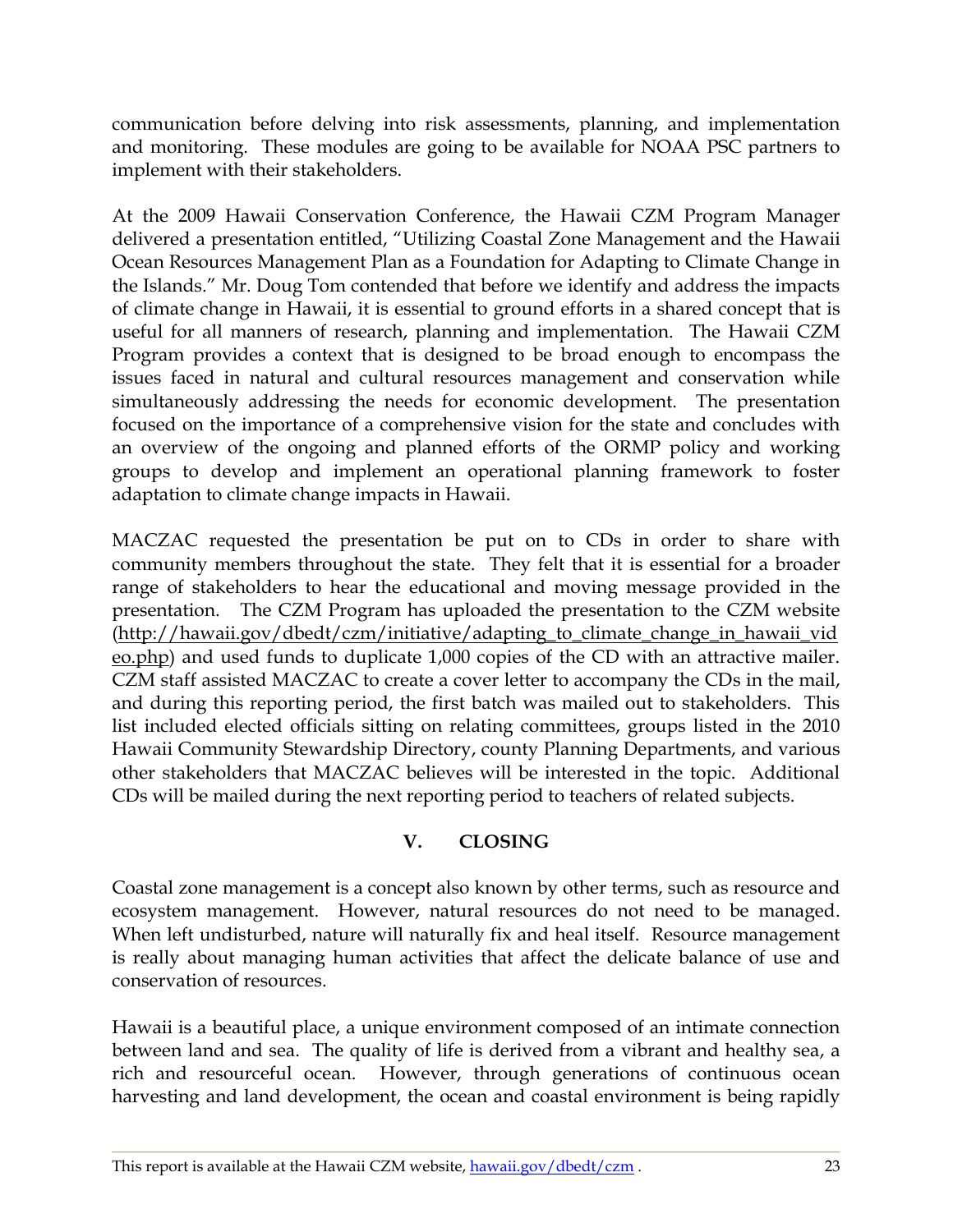degraded and depleted. Regional and global circumstances create new challenges such as climate change, sea level rise, ocean acidification, and increased frequency and severity of coastal hazards. Land is becoming less available because population growth and economic expansion require more land for homes, work, infrastructure, and food production.

The need to achieve a sustainable balance for the island ecosystem is more pronounced than ever. Developing and maintaining a strong and healthy economy, protecting the environment, educating the people, and creating new conservation tools to protect the land and coastal resources are worthy pursuits and need to be effectuated. The goal is to make Hawaii a better place to live, for today and future generations. Everyone must work together to achieve this goal. It is by respecting and taking care of nature that nature, in return, can provide the rich resources that everyone wants to enjoy.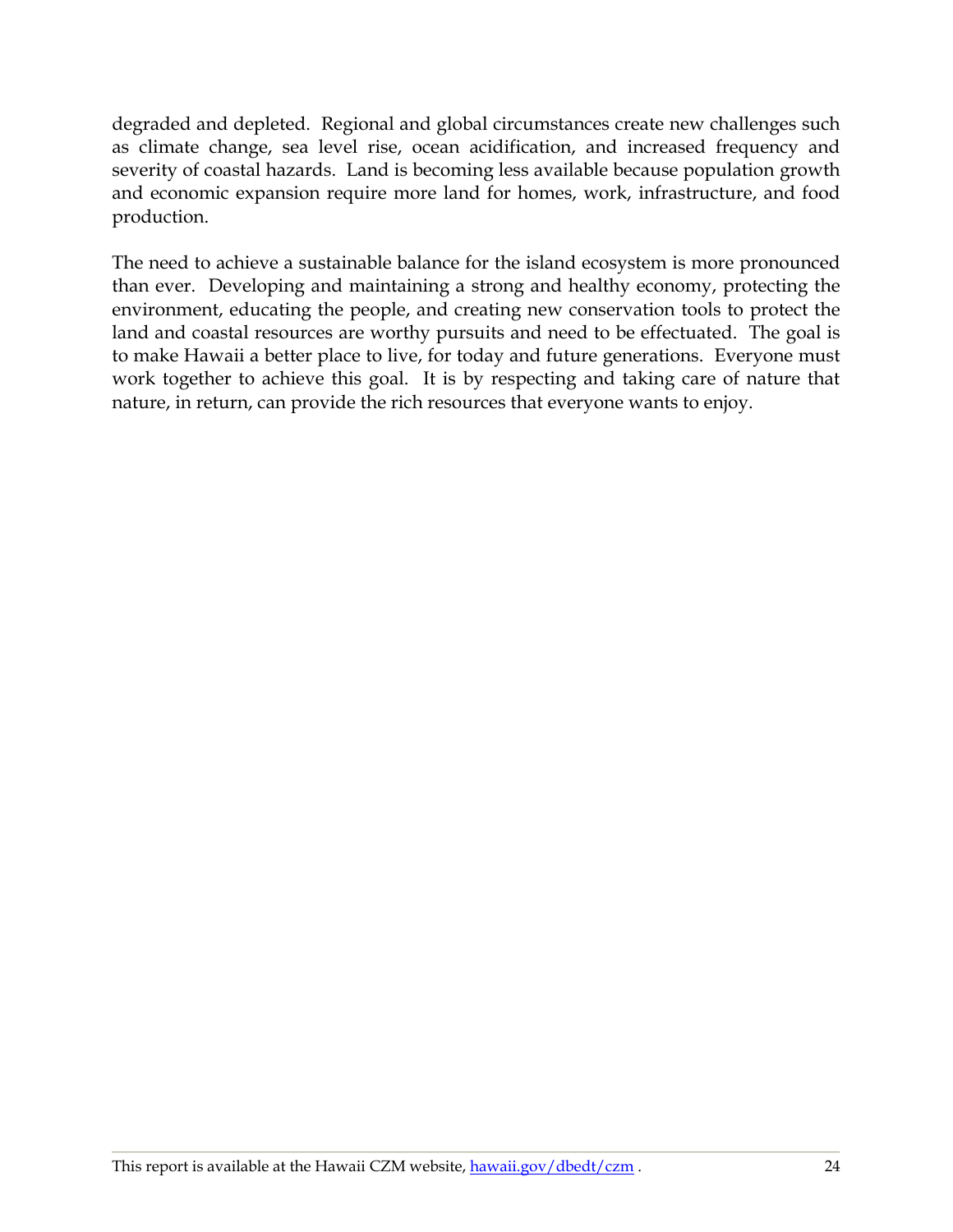#### **VI. LEGISLATIVE PROPOSALS**

<span id="page-25-0"></span>During this fiscal year, Act 160 (HB1808 HD3 SD1 CD1/SB1144) relating to coastal areas was enacted. This measure requires the Department of Land and Natural Resources to maintain beach transit corridors by prohibiting landowners' human-induced vegetation that interferes with access within the corridor. It establishes access within the corridors as a policy of the Coastal Zone Management Program. The purpose of this Act is to reaffirm a longstanding public policy of extending to public use and ownership as much of Hawaii's shoreline as is reasonably possible by ensuring the public's lateral access along the shoreline, by requiring the removal of the landowner's induced or cultivated vegetation that interferes or encroaches seaward of the shoreline.